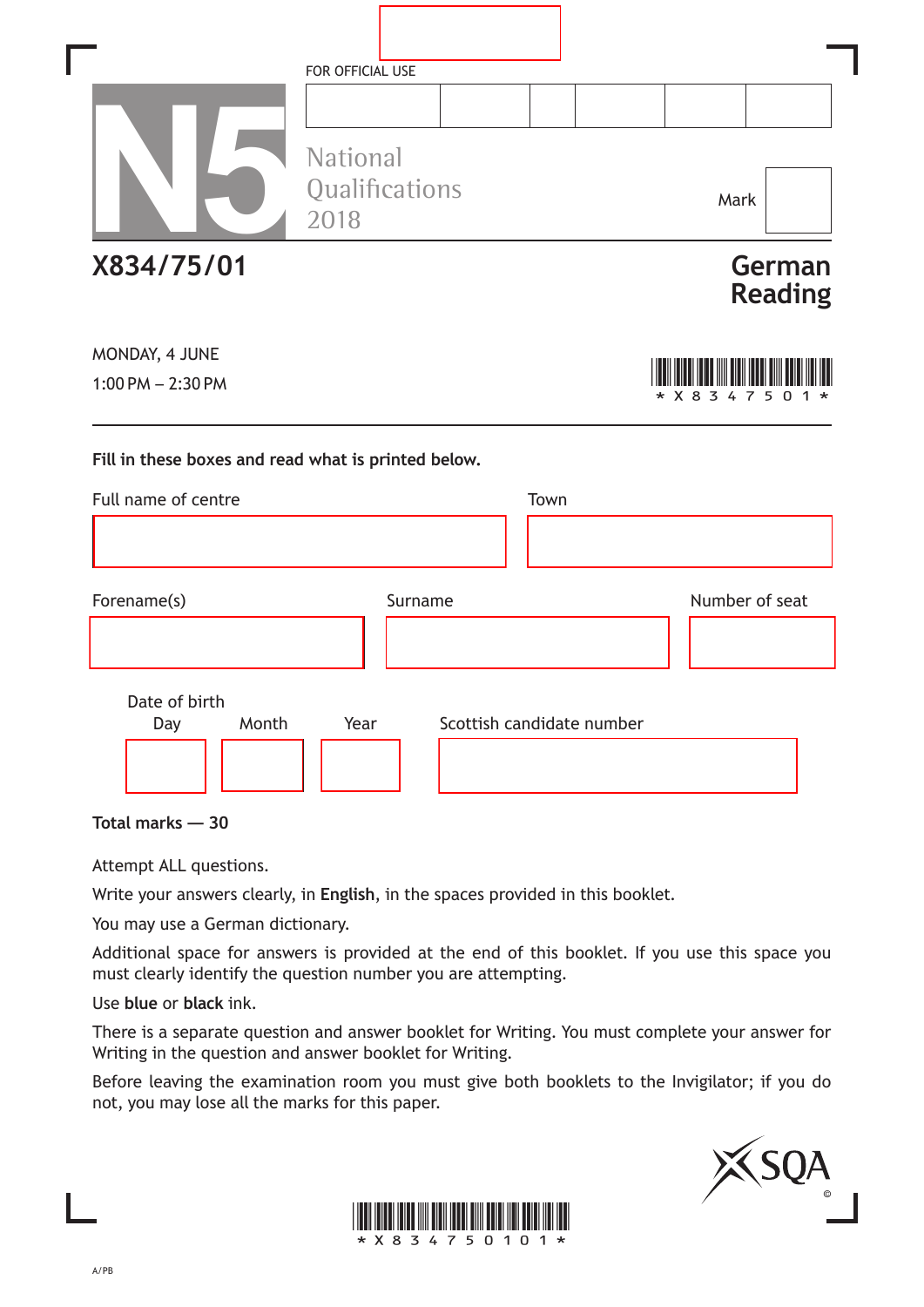**Total marks — 30 Attempt ALL questions**

#### **Text 1**

In this item, Karsten is writing about his job on a farm.



Ich arbeite seit vier Jahren auf dem Bauernhof. Die Arbeit hier ist ideal — ich kann mir gar nicht vorstellen, in einer Stadt zu arbeiten, weil es dort viel zu viel Lärm und Verkehr gibt.

Natürlich ist der Job körperlich anstrengend. Man verdient nicht besonders gut und oft ist es unglaublich dreckig, besonders wenn man mit Tieren wie Kühen und Schafen umgeht. Trotzdem

muss ich zugeben, dass meine Arbeit mir Spaß macht.

Einmal in der Woche gehe ich in die Berufsschule, wo wir herausfinden, wie man die Theorie und Praxis der Landwirtschaft kombiniert. Wir lernen auch viel über die verschiedenen Aspekte des Lebens auf einem Bauernhof. In der Zukunft hoffe ich, meinen eigenen Bauernhof zu besitzen und dafür ist diese Erfahrung so wertvoll.

Die Aussichten für Bauern in Deutschland, vor allem Kleinbauern, sind nicht so rosig. Milch- und Fleischprodukte bringen keinen großen Gewinn mehr, und viele Kleinbauern bekommen weniger finanzielle Hilfe von der Regierung.

Weitere Probleme in der Landwirtschaft: Für die Maschinen auf dem Bauernhof muss man so viel ausgeben und sie müssen ständig repariert werden.

Stimmt, Bauer sein hat viele Nachteile. Ich weiß, dass es Probleme gibt, aber es ist jedoch mein Traumjob.

#### **Questions**

(a) Karsten cannot see himself ever working in a town. Why is this? Give **two** reasons. **1**

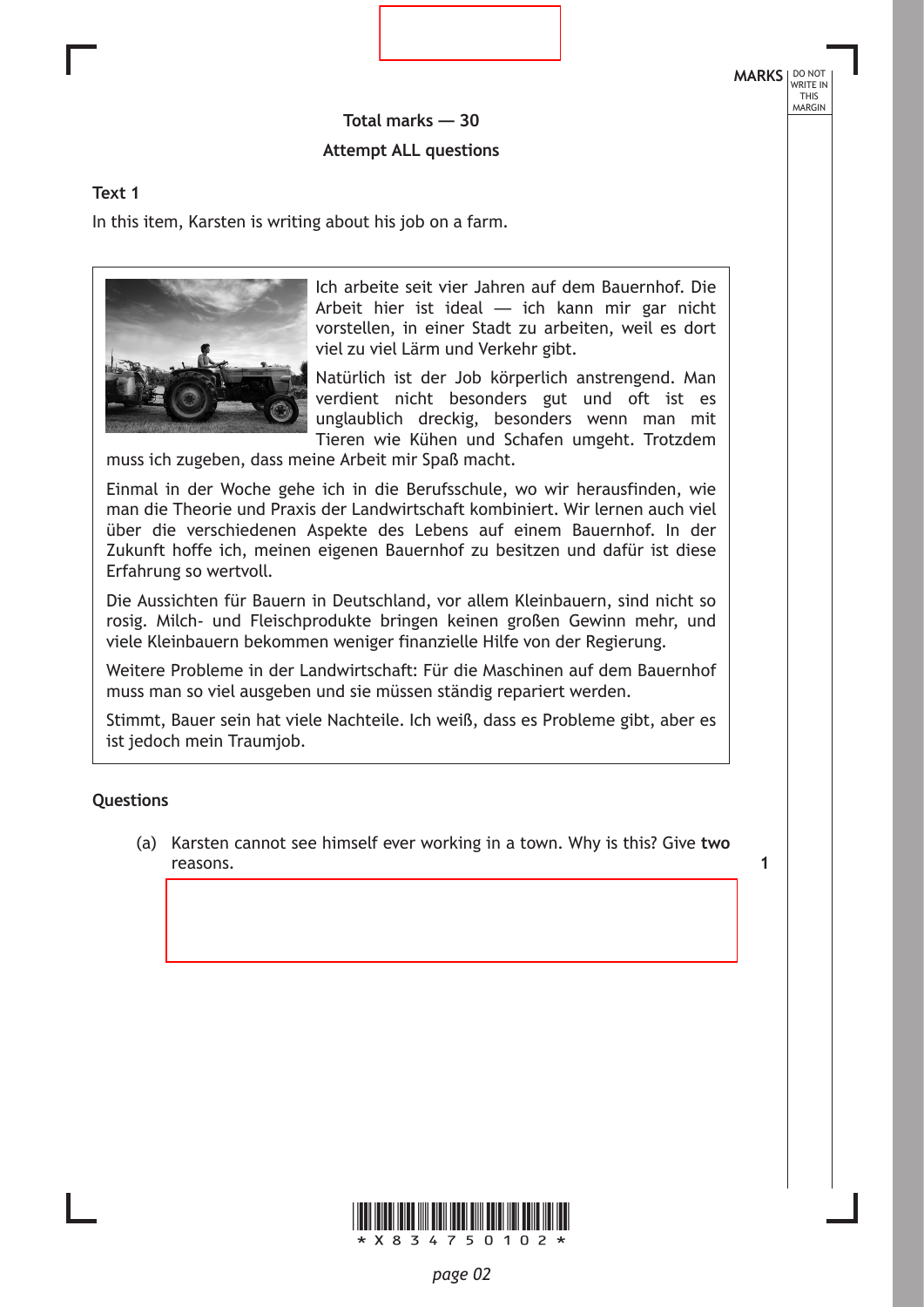|     | Text 1 questions (continued)                                                                   | <b>MARKS</b>   |
|-----|------------------------------------------------------------------------------------------------|----------------|
|     | (b) Karsten talks about the negative aspects of his work. Complete the<br>following sentences. | $\mathbf{2}$   |
|     | Obviously the work is                                                                          |                |
|     | You don't earn that much and it is often                                                       |                |
|     |                                                                                                |                |
| (c) | Karsten talks about going to college once a week.                                              |                |
|     | (i) What exactly does he learn when he goes to college? State two<br>things.                   | $\mathbf{2}$   |
|     |                                                                                                |                |
|     |                                                                                                |                |
|     | (ii) Why will this help him with his plans for the future?                                     | 1              |
|     |                                                                                                |                |
|     | (d) What factors are making life harder for farmers, especially small farmers?                 |                |
|     | State two things.                                                                              | $\overline{2}$ |
|     |                                                                                                |                |
|     |                                                                                                |                |
| (e) | Why is farm machinery a problem? State two things.                                             | $\overline{2}$ |
|     |                                                                                                |                |
|     |                                                                                                |                |
|     |                                                                                                |                |
|     |                                                                                                |                |
|     | [Turn over                                                                                     |                |
|     |                                                                                                |                |
|     |                                                                                                |                |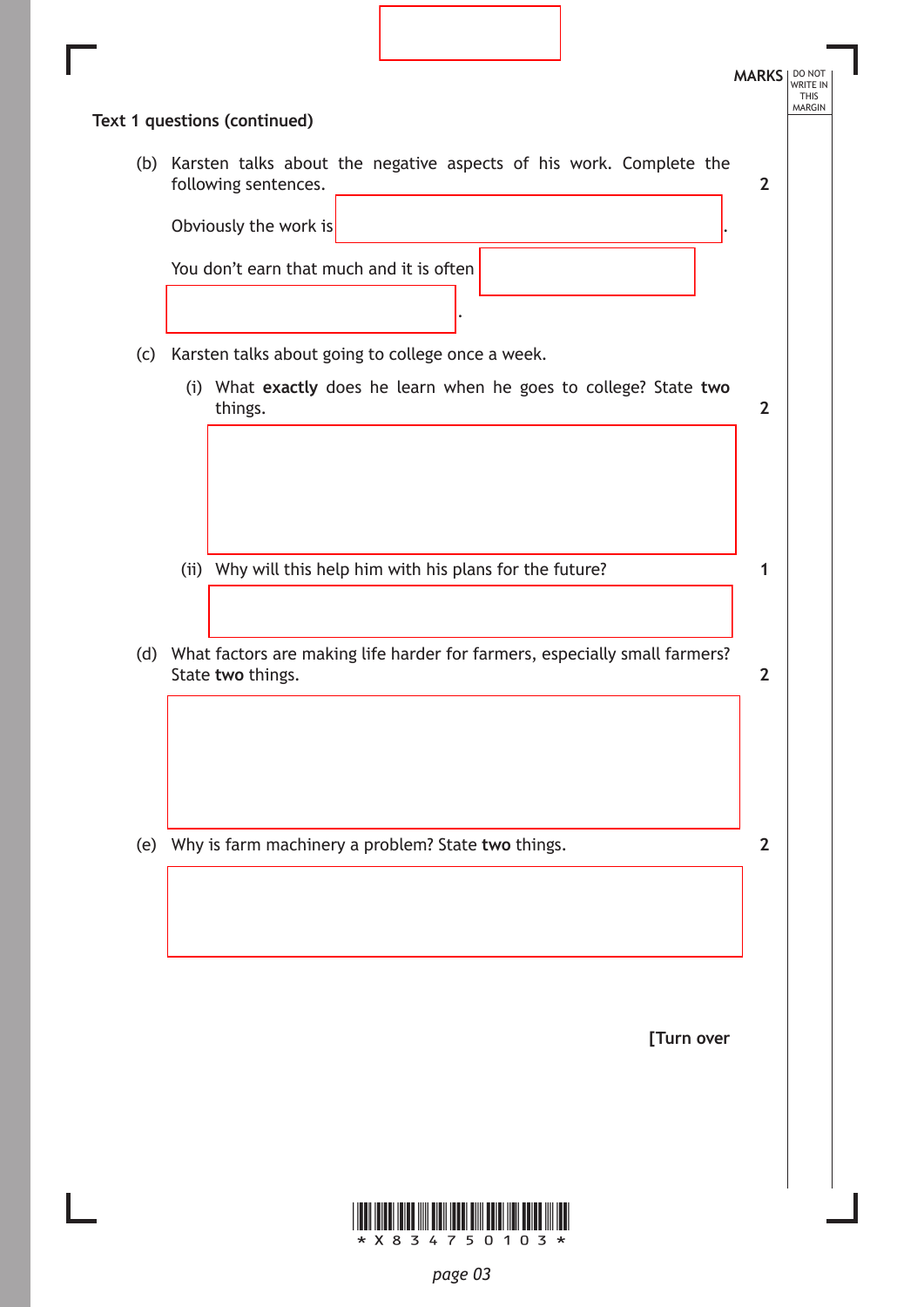**1**

**1**

#### **Text 2**

You are doing some research for an art project when you come across the following article about graffiti art in Berlin.



**Graffiti in Berlin**

Berlin ist die Graffiti-Hauptstadt von Europa. Graffiti-Künstler aus aller Welt kommen nach Berlin, um ihre Kreativität zu entwickeln. Die meisten Graffiti-Sprayer sind zwischen 13 und 21 Jahre alt und für sie ist Graffiti ein wichtiger Teil der Jugendkultur. Sie malen Graffiti auf Züge und Unterführungen, aber am liebsten malen sie in U-Bahnstationen.

Soll Berlin stolz auf seine Graffitis sein? Diese Frage wird oft kontrovers diskutiert. Einige Leute finden die Graffitis toll. Ihrer Meinung nach sind Graffitis echte Kunstwerke und machen die langweiligen grauen Mauern in der Hauptstadt bunter und lebendiger. Andere Berliner dagegen finden, dass Graffitis aggressiv wirken und die Gebäude der Stadt verderben.

Das Sprayen ist illegal, weil die Beseitigung von Graffiti in Berlin jedes Jahr 35 bis 50 Millionen Euro kostet. Aber die Stadt erlaubt einige Graffiti-Wände, weil sie ein Tourismusmagnet sind. Berlin hat neulich 2,2 Millionen Euro für die Restaurierung von Mauermalereien an der East-Side-Gallery, einem Teil der Berliner Mauer, bezahlt.

Die East-Side-Gallery ist bei Touristen sehr beliebt, weil sie ein internationales Symbol der Freiheit ist. Diese Touristen können mehr als hundert Bilder von Künstlern aus der ganzen Welt sehen.

#### **Questions**

(a) Berlin is the graffiti capital of Europe. Complete the following sentence.

Graffiti artists come to Berlin to .

(b) What does graffiti mean to the graffiti artists themselves?

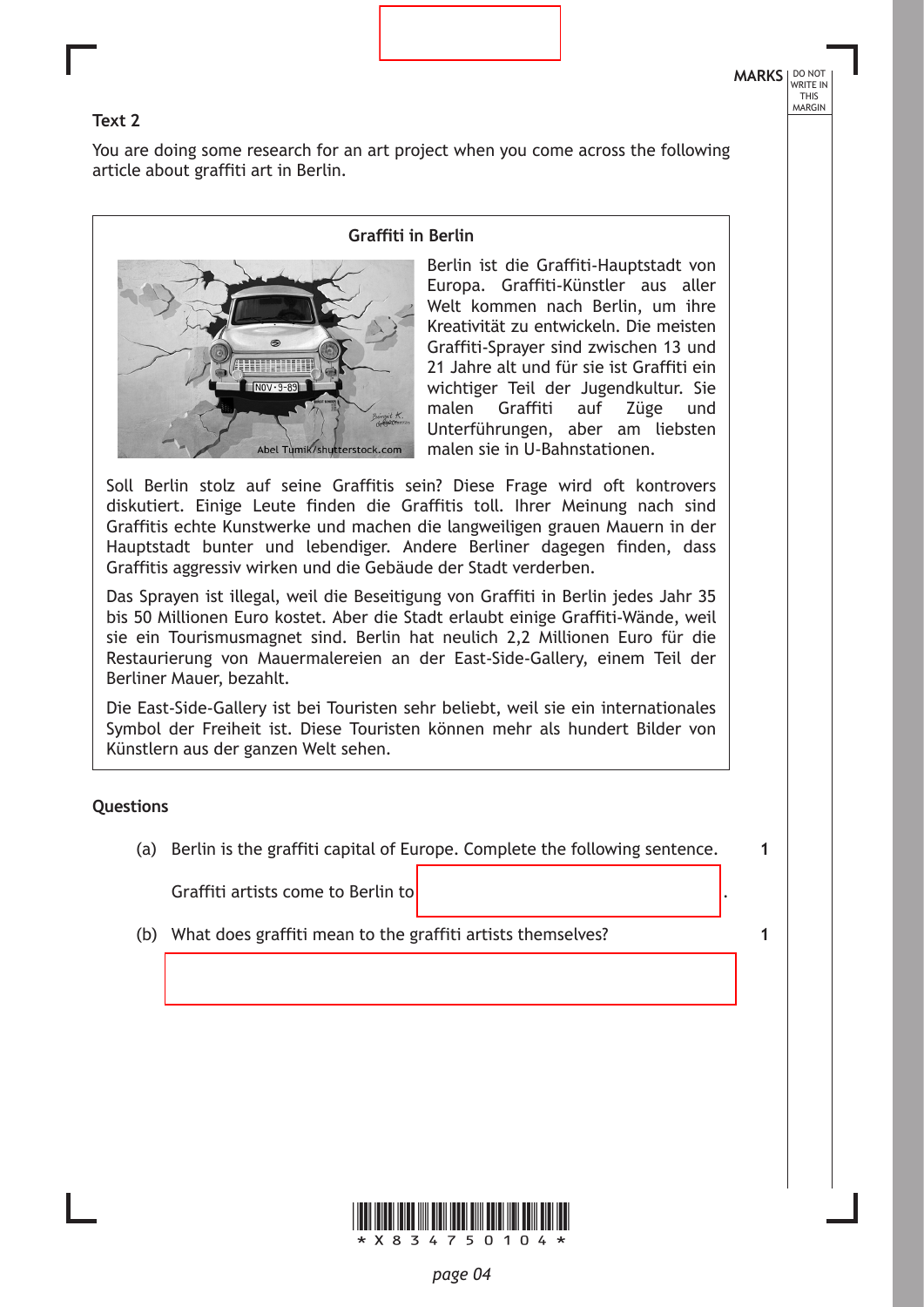|     | Text 2 questions (continued)                                                    |                                                                      |                     |                                                                          |                |
|-----|---------------------------------------------------------------------------------|----------------------------------------------------------------------|---------------------|--------------------------------------------------------------------------|----------------|
| (c) | Where do they most like to spray graffiti? Tick $(\checkmark)$ the correct box. |                                                                      |                     |                                                                          | 1              |
|     |                                                                                 |                                                                      | Tick $(\checkmark)$ |                                                                          |                |
|     | On trains                                                                       |                                                                      |                     |                                                                          |                |
|     | In underground stations                                                         |                                                                      |                     |                                                                          |                |
|     | On underpasses                                                                  |                                                                      |                     |                                                                          |                |
|     | (d) Graffiti is a controversial topic in Berlin.                                |                                                                      |                     |                                                                          |                |
|     | two things.                                                                     |                                                                      |                     | (i) Why do some people think that the graffiti in Berlin is great? State | $\overline{2}$ |
|     |                                                                                 |                                                                      |                     |                                                                          |                |
|     |                                                                                 |                                                                      |                     |                                                                          |                |
|     |                                                                                 | (ii) Why do other Berliners object to graffiti? State any one thing. |                     |                                                                          | 1              |
|     |                                                                                 |                                                                      |                     |                                                                          |                |
|     |                                                                                 |                                                                      |                     |                                                                          |                |
|     | (e) Why is spray painting illegal?                                              |                                                                      |                     |                                                                          | 1              |
|     |                                                                                 |                                                                      |                     |                                                                          |                |
|     |                                                                                 |                                                                      |                     |                                                                          |                |
| (f) | What has Berlin recently spent 2.2 million euros on?                            |                                                                      |                     |                                                                          | 1              |
|     |                                                                                 |                                                                      |                     |                                                                          |                |
| (g) | Why is the East-Side-Gallery popular with tourists? State two things.           |                                                                      |                     |                                                                          | $\overline{2}$ |
|     |                                                                                 |                                                                      |                     |                                                                          |                |
|     |                                                                                 |                                                                      |                     |                                                                          |                |
|     |                                                                                 |                                                                      |                     |                                                                          |                |
|     |                                                                                 |                                                                      |                     |                                                                          |                |
|     |                                                                                 |                                                                      |                     | [Turn over                                                               |                |

*page 05*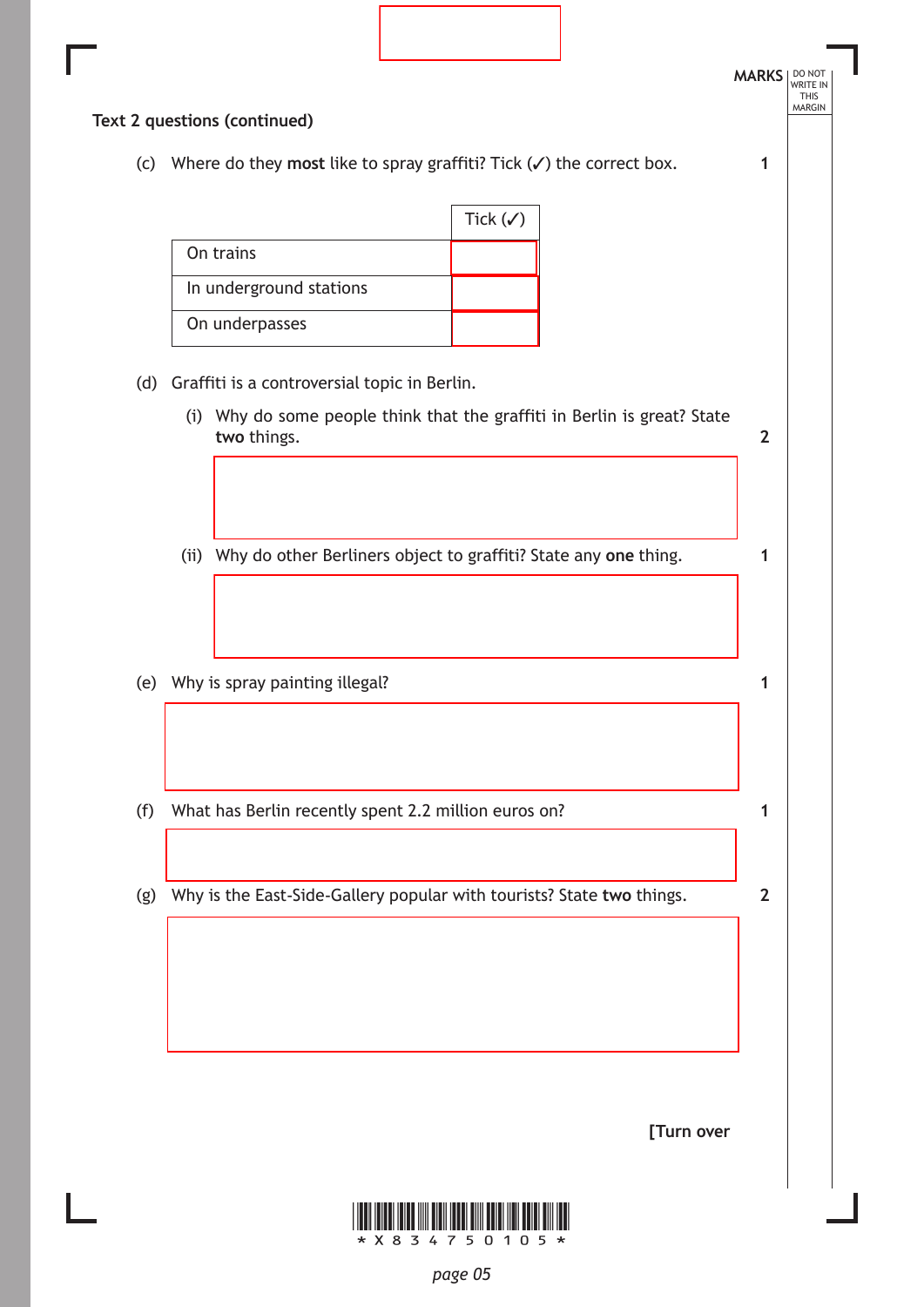**1**

**1**

#### **Text 3**

This passage tells of a German school where parents spend a week with their children.



Im Mai diesen Jahres haben viele Eltern eine Woche mit ihren Kindern im Adenauer-Gymnasium in Frankfurt verbracht. Die Idee für eine Elternwoche hatte die neue Schuldirektorin Sandra Götz, als sie eine Partnerschule in Brasilien besucht hat.

Im Groβen und Ganzen war diese Elternwoche ein riesiger Erfolg: "Ich war wirklich erstaunt," sagte Frau Götz. "Die meisten Kinder in meiner Schule waren froh, ihre Eltern in der Schule zu haben. Sie wollten zeigen, was sie im Unterricht gemacht und gelernt hatten."

Es ist aber nicht einfach, eine Elternwoche zu organisieren. Als Erstes sind nicht alle Kinder so begeistert, ihre Eltern in der Schule zu sehen. Dann braucht jeder Erwachsene eine Bescheinigung von der Polizei, bevor er/sie Zeit in der Schule verbringen darf. Das kann man nicht an einem Tag organisieren.

Frau Götz ist aber überzeugt, dass die Kinder von der Elternwoche profitiert haben: "Ein paar Eltern, die bei Firmen in der Stadt arbeiten, haben mit den Schülern über die Arbeitswelt gesprochen. Jetzt haben wir ein Netzwerk von guten Kontakten mit Firmen und Arbeitgebern in der Stadt."

Und die Eltern? Was sagen sie dazu?

- "Junge Menschen lernen heute mehr über die Welt, als wir damals gelernt haben"
- "Meine Kinder haben Spaβ an der Zusammenarbeit mit ihren Klassenkameraden."
- "Die Beziehung zwischen Lehrer und Klasse ist sehr locker und entspannt."

#### **Questions**

- (a) Sandra Götz introduced the idea of a parents' week.
	- (i) Who is Sandra Götz?
	- (ii) Where **exactly** did she get the idea for a parents' week?



\*X834750106\*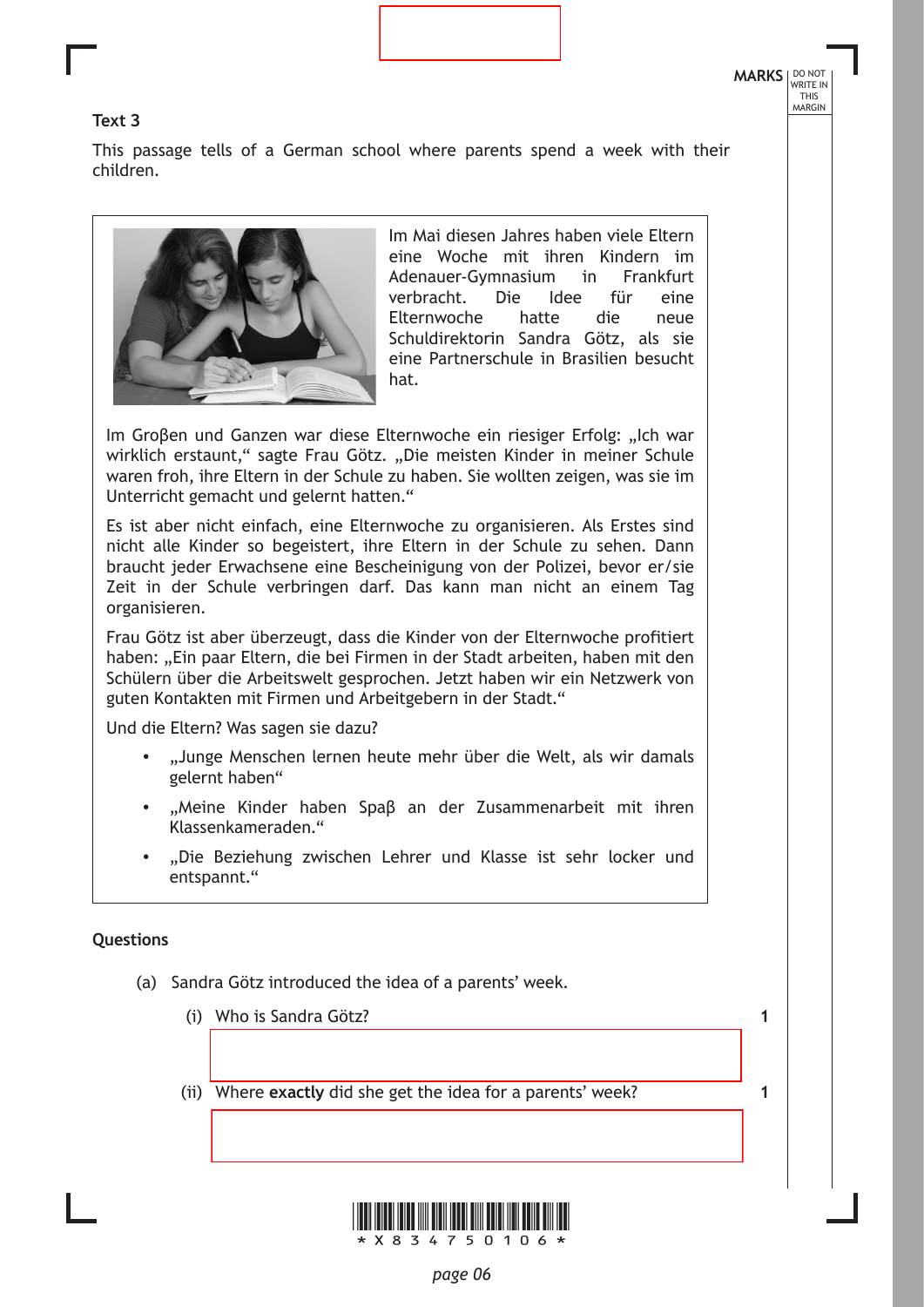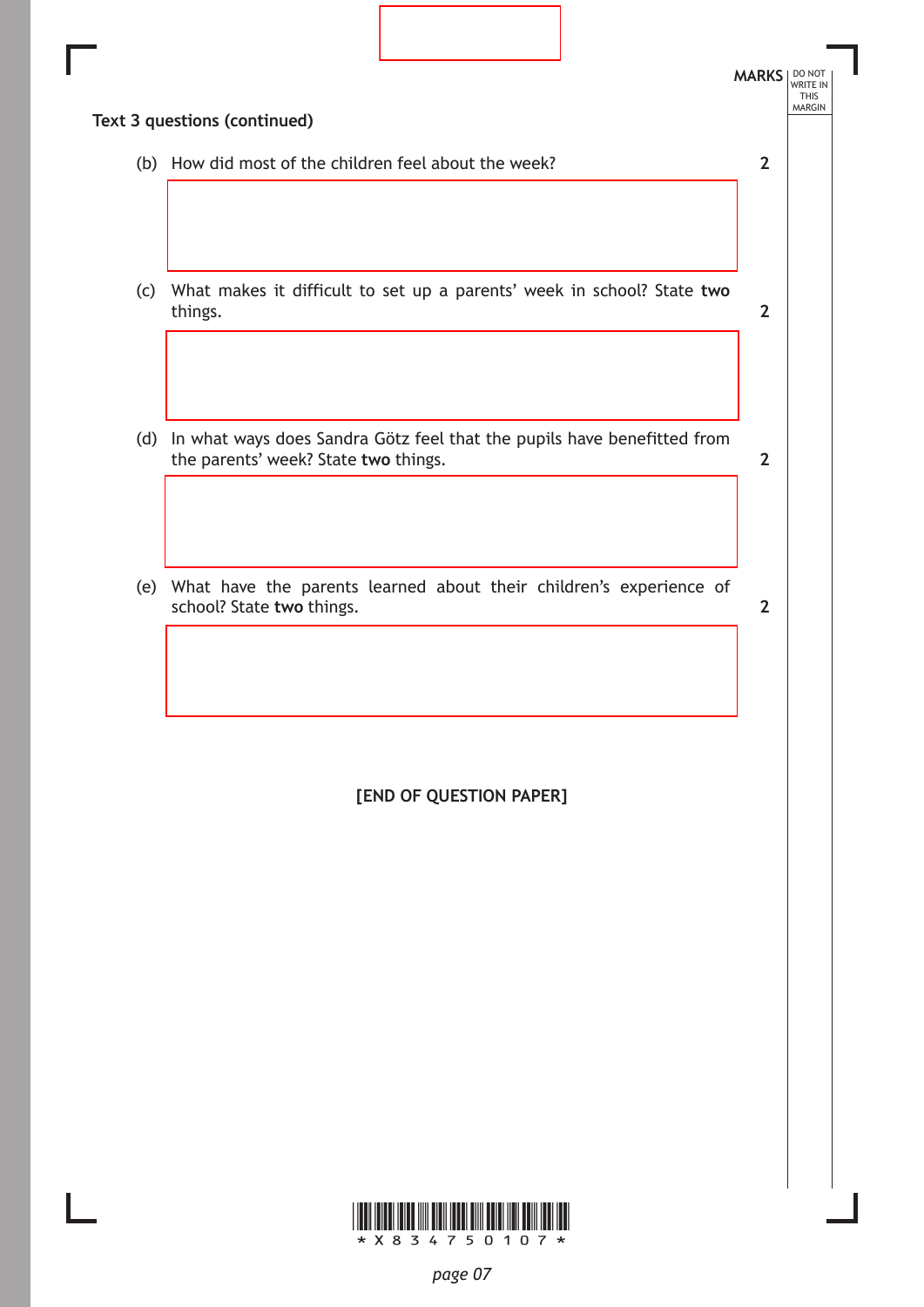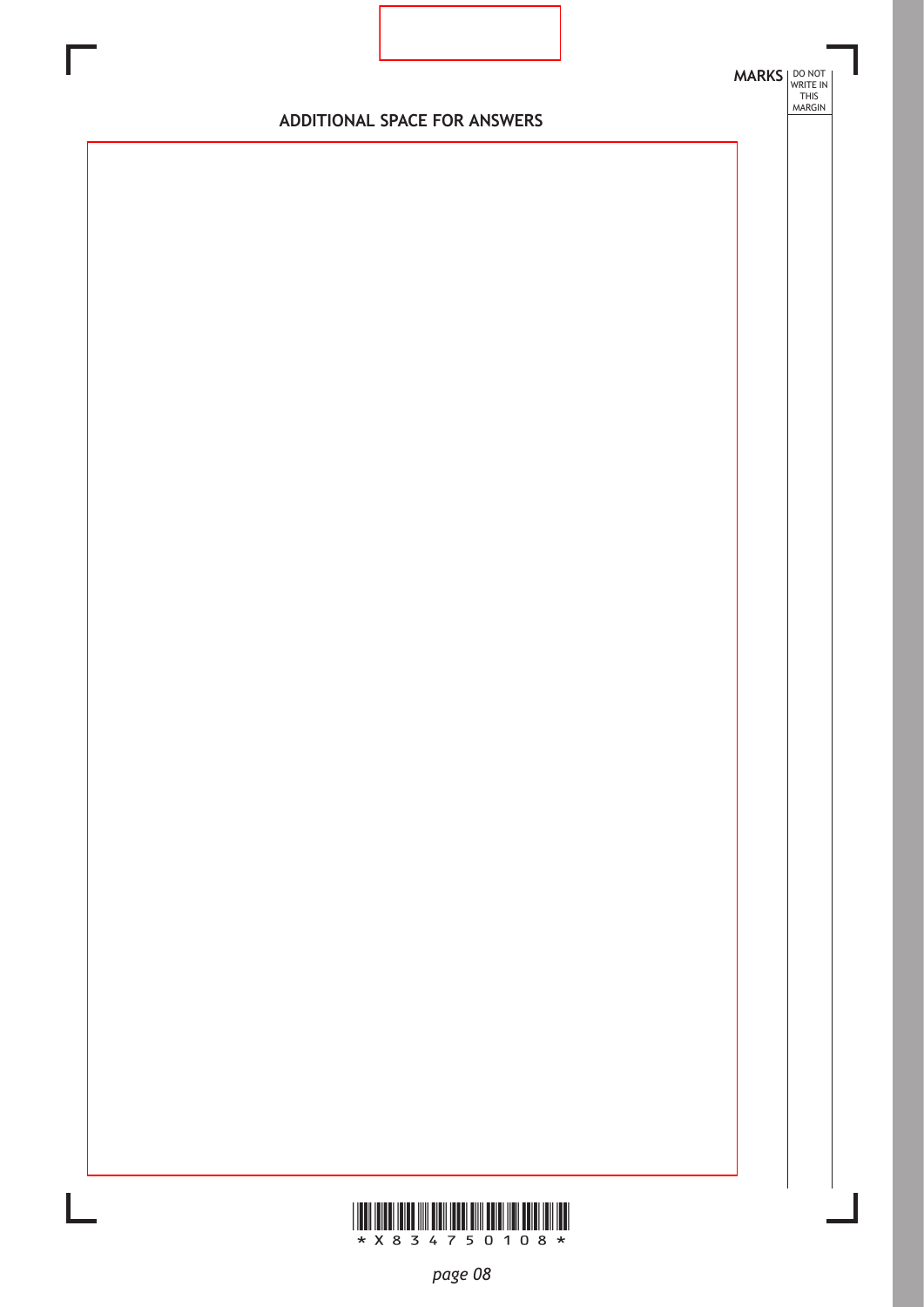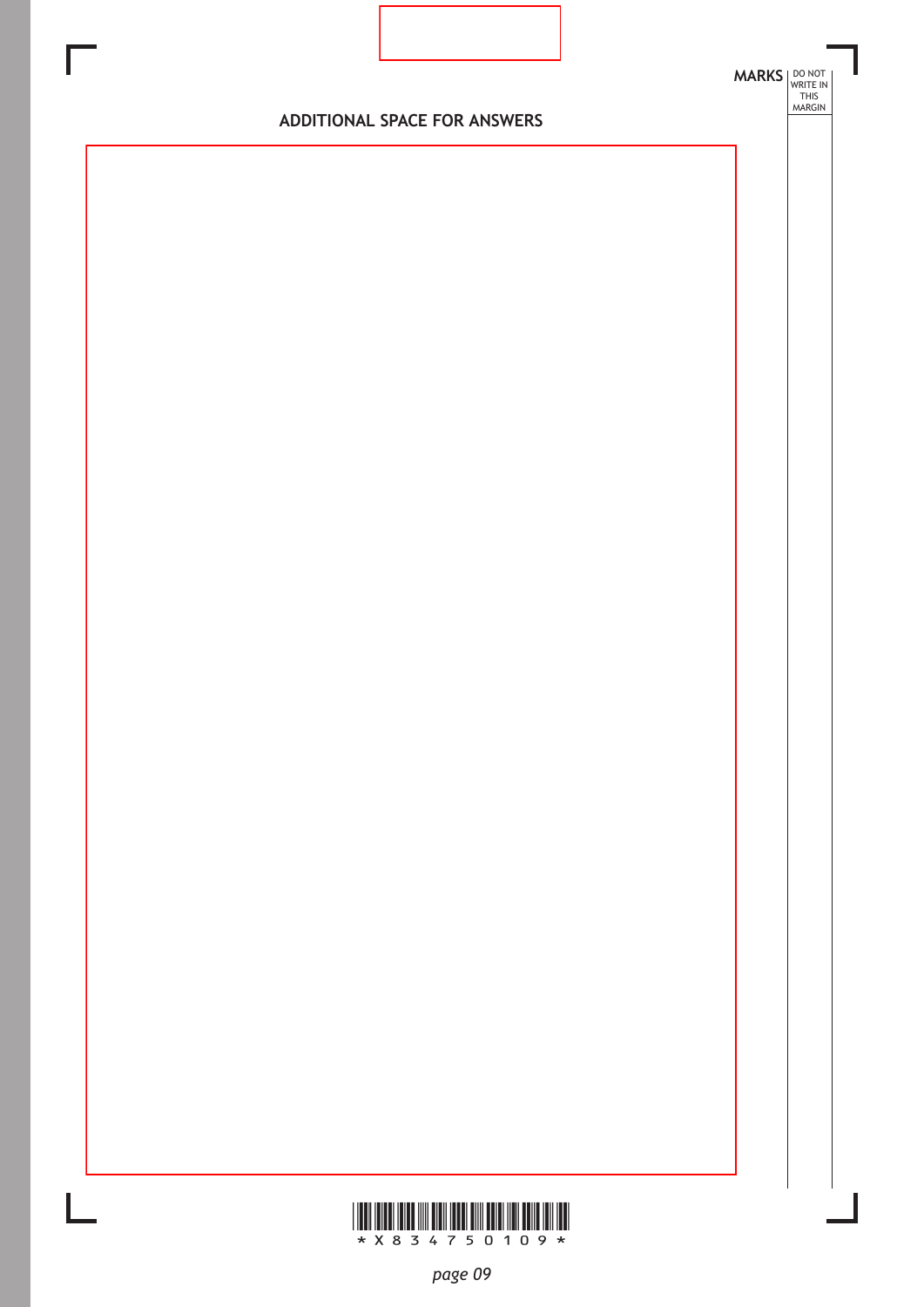**[BLANK PAGE]**

**DO NOT WRITE ON THIS PAGE**

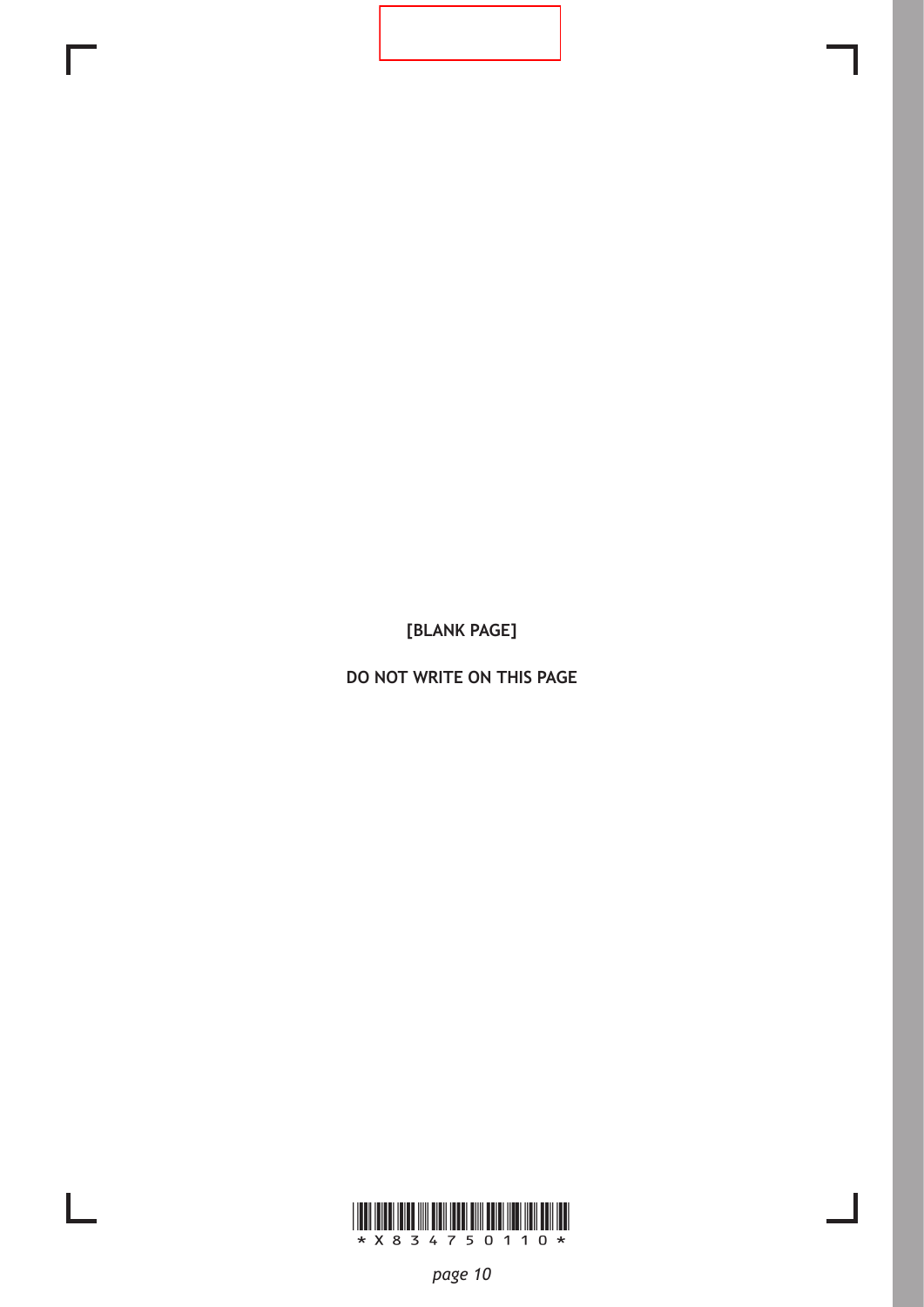**[BLANK PAGE]**

**DO NOT WRITE ON THIS PAGE**



 $\mathbf{L}$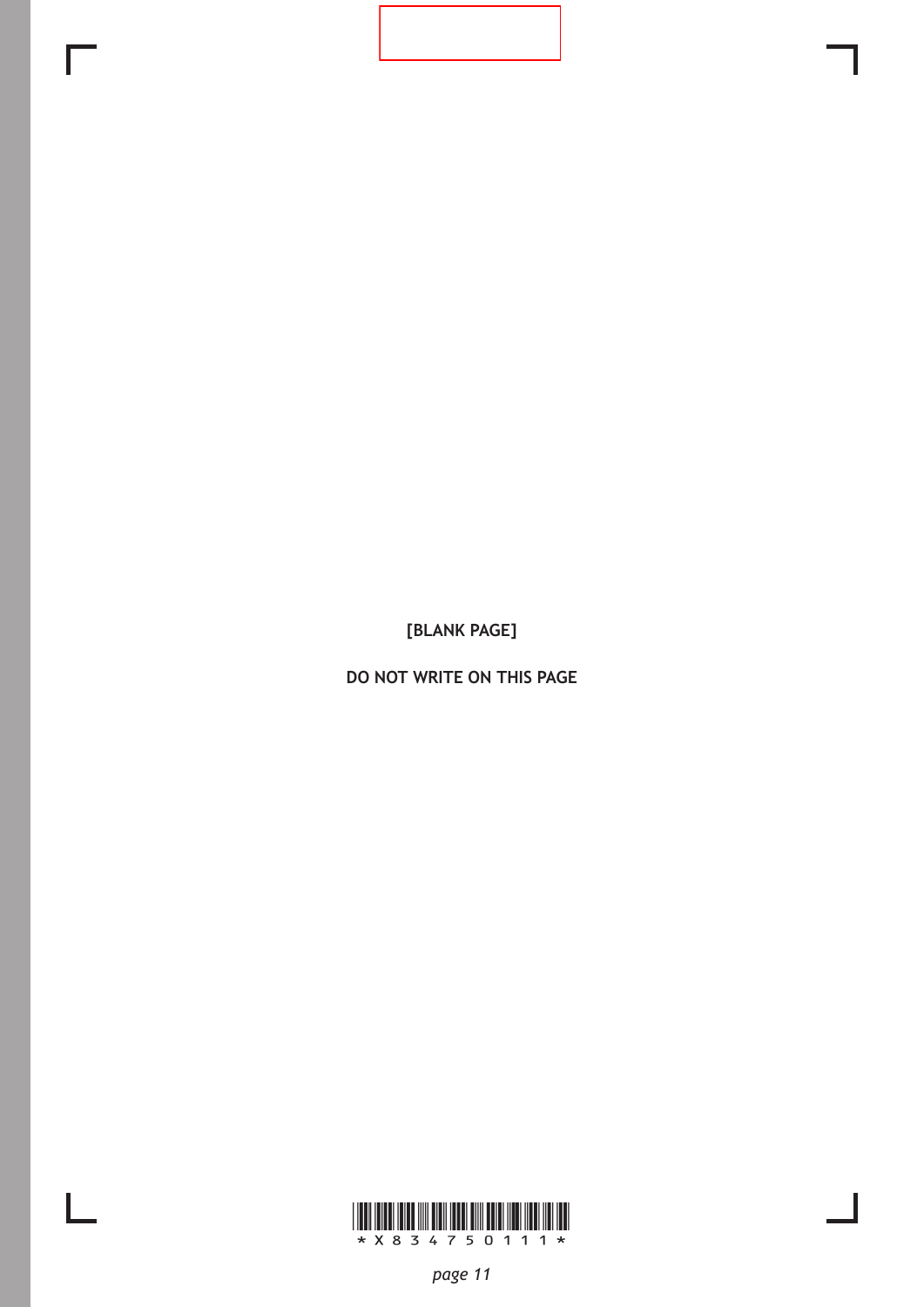# ACKNOWLEDGEMENTS

Image for Text 1 – Ollyy/Shutterstock.com

Image for Text 2 – Abel Tumik/Shutterstock.com

Image for Text 3 – Kamira/Shutterstock.com

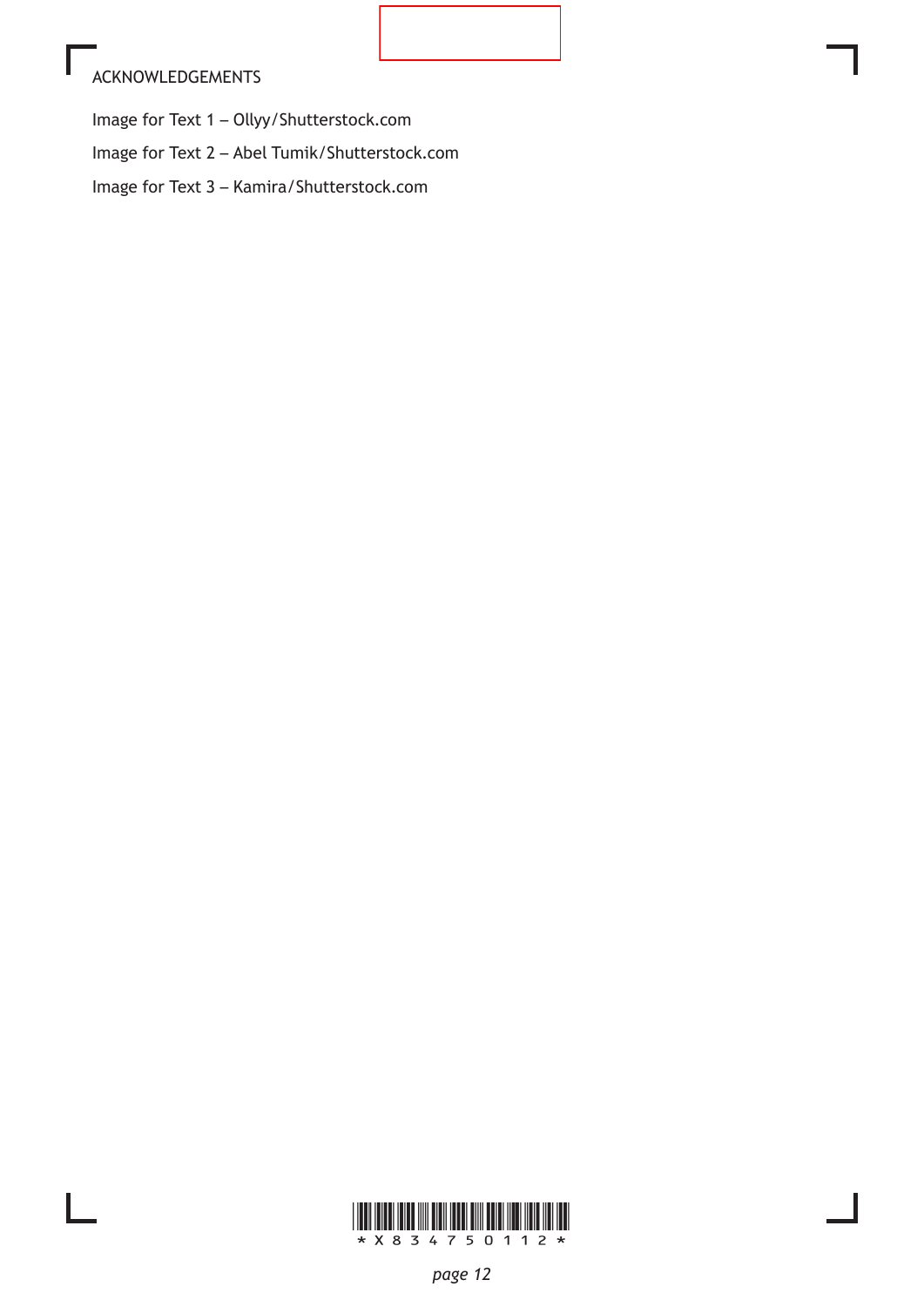|                                                     | FOR OFFICIAL USE                          |                           |                            |
|-----------------------------------------------------|-------------------------------------------|---------------------------|----------------------------|
|                                                     | <b>National</b><br>Qualifications<br>2018 |                           | Mark                       |
| X834/75/02                                          |                                           |                           | German<br><b>Writing</b>   |
| MONDAY, 4 JUNE<br>$1:00$ PM $- 2:30$ PM             |                                           |                           | * X 8 3 4 7<br>5<br>0<br>2 |
| Fill in these boxes and read what is printed below. |                                           |                           |                            |
| Full name of centre                                 |                                           | Town                      |                            |
| Forename(s)                                         | Surname                                   |                           | Number of seat             |
| Date of birth<br>Month<br>Day                       | Year                                      | Scottish candidate number |                            |

**Total marks — 20**

Write your answer clearly, in **German**, in the space provided in this booklet.

You may use a German dictionary.

Additional space for answers is provided at the end of this booklet.

Use **blue** or **black** ink.

There is a separate question and answer booklet for Reading. You must complete your answers for Reading in the question and answer booklet for Reading.

Before leaving the examination room you must give both booklets to the Invigilator; if you do not, you may lose all the marks for this paper.



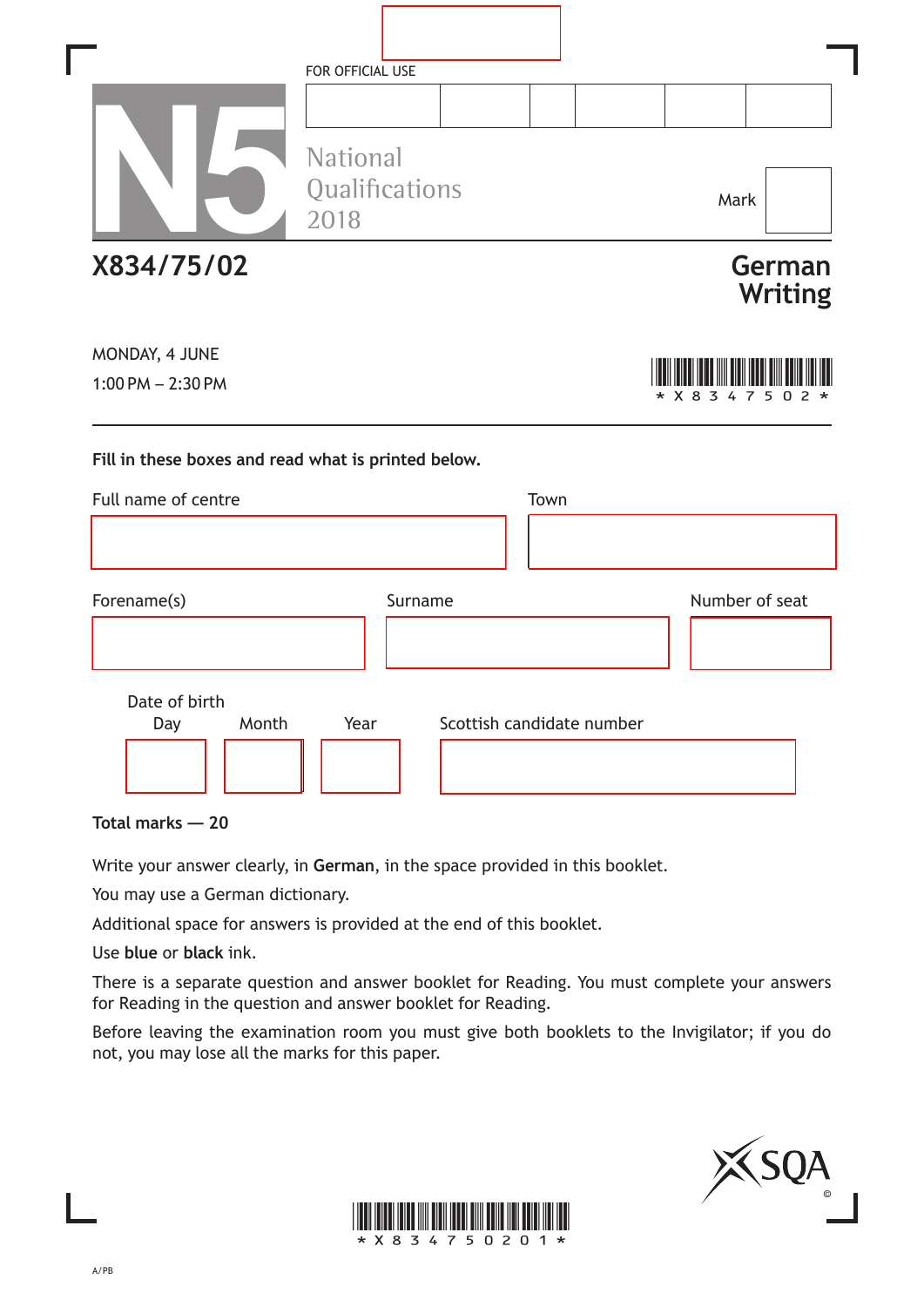**Total marks — 20**

DO NOT WRITE IN THIS MARGIN

You are preparing an application for the job advertised below and you write an e-mail in **German** to the employer.

#### **Visit Berlin**

Hauptfremdenverkehrsamt Kurfürstendamm 154 Berlin

> sucht **Mitarbeiter/-innen**

Arbeiten Sie gern mit Touristen und in einem Team? Sprechen Sie eine (oder mehrere) Fremdsprache(n)? Sind Sie hilfsbereit, geduldig und freundlich? Interessieren Sie sich für Kultur und Geschichte?

> Wir freuen uns auf Ihre Bewerbung Schicken Sie uns eine E-mail an:

**personalabteilung@visitBerlin.de**

To help you to write your e-mail, you have been given the following checklist. You must include **all** of these points:

- Personal details (name, age, where you live)
- School/college/education experience until now
- Skills/interests you have which make you right for the job
- Related work experience
- Any previous links with Germany or a German-speaking country
- Details of any career/job plans you have for the future

Use all of the above to help you write the e-mail in **German**. The e-mail should be approximately 120–150 words. You may use a German dictionary.

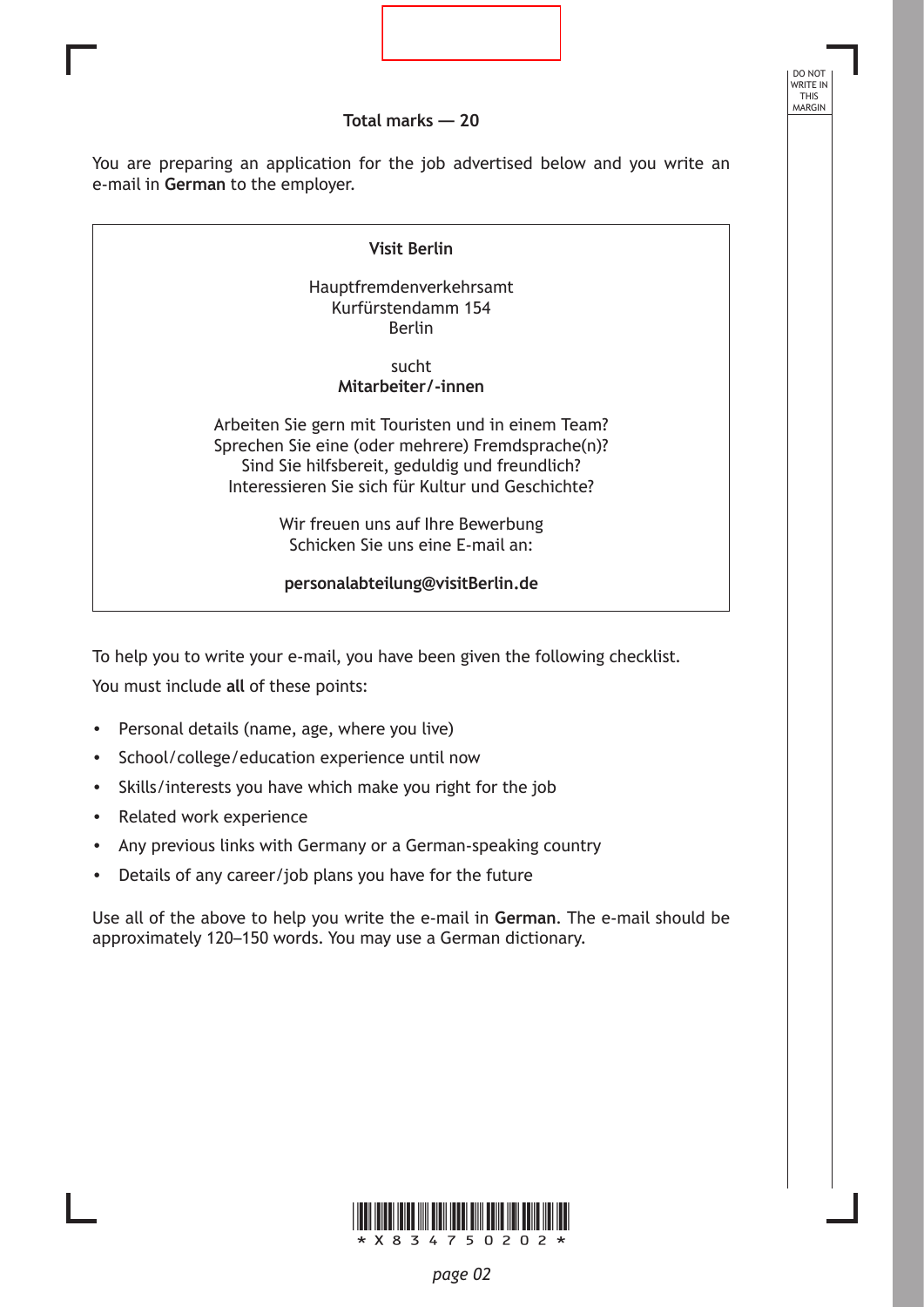



DO NOT WRITE IN THIS MARGIN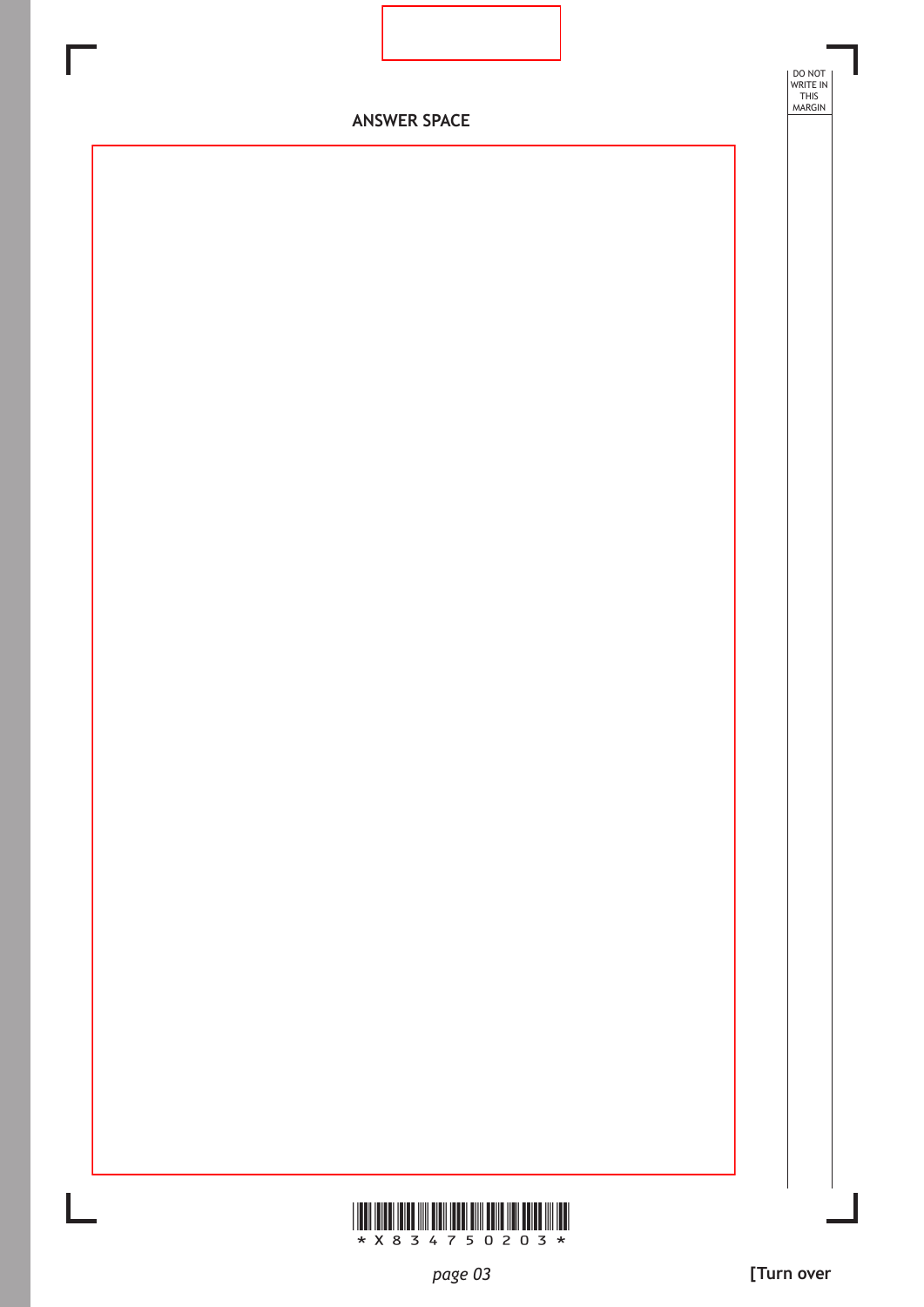**ANSWER SPACE (continued)**

DO NOT WRITE IN THIS MARGIN

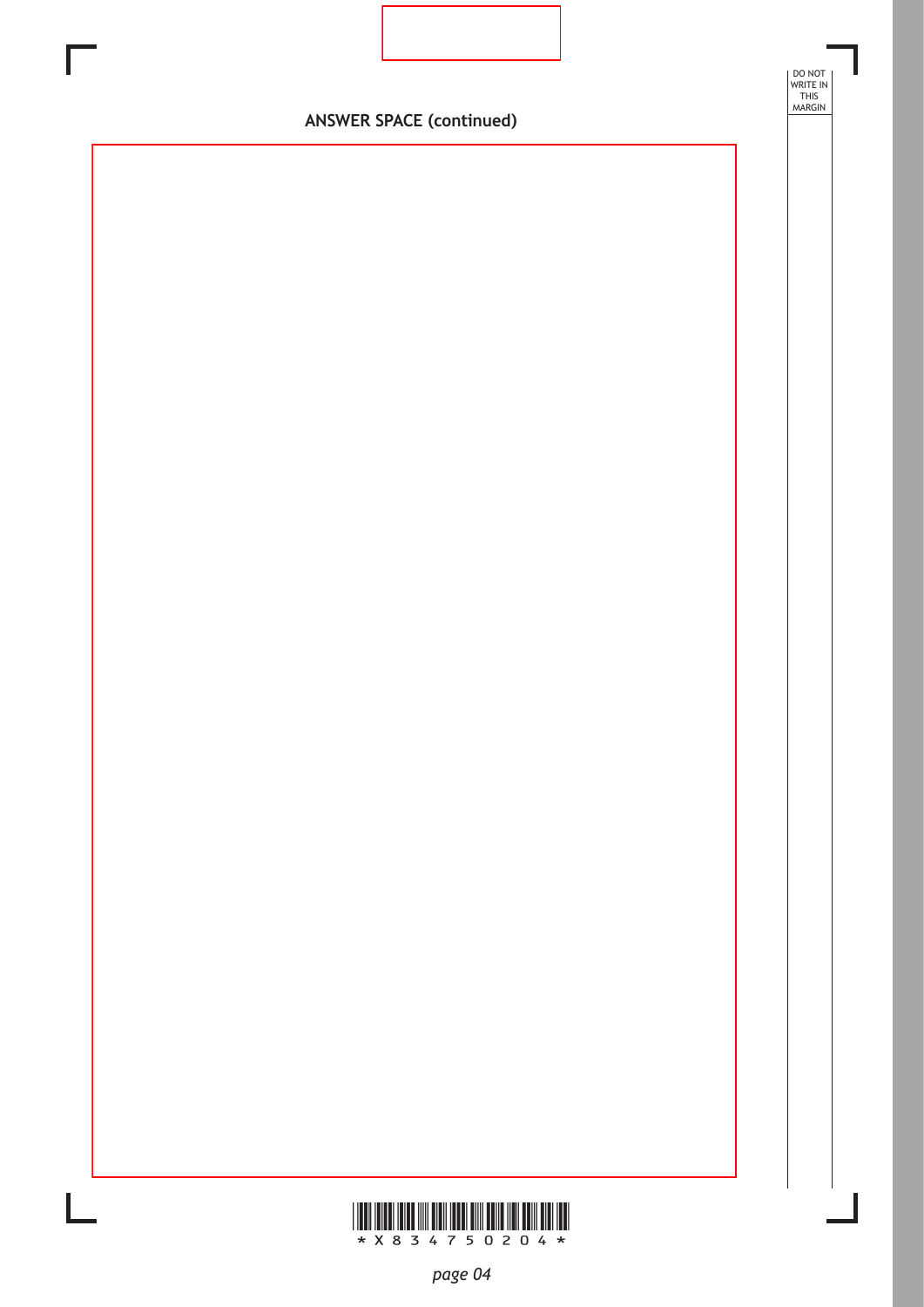

### **ANSWER SPACE (continued)**

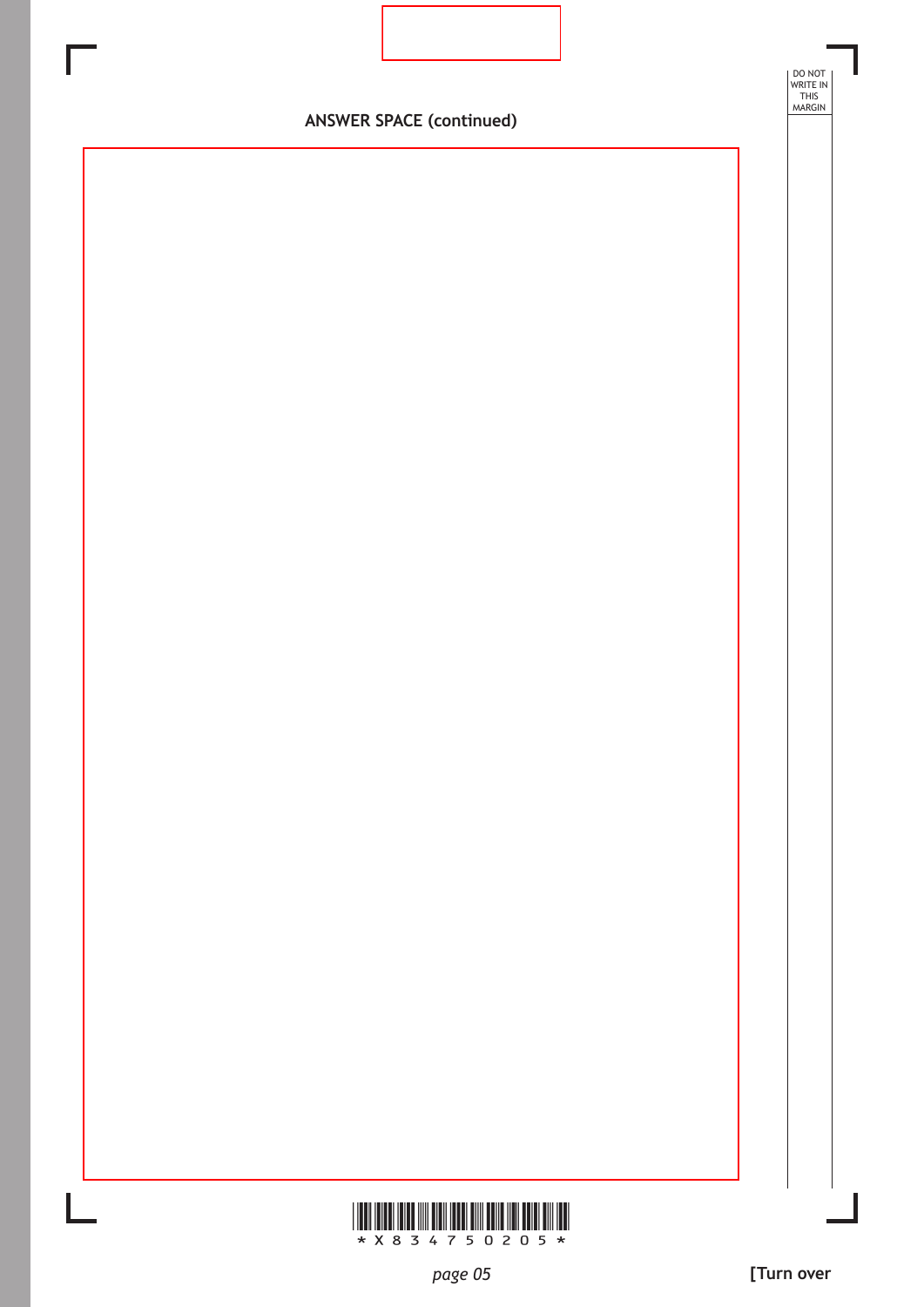

DO NOT WRITE IN THIS MARGIN

## **[END OF QUESTION PAPER]**

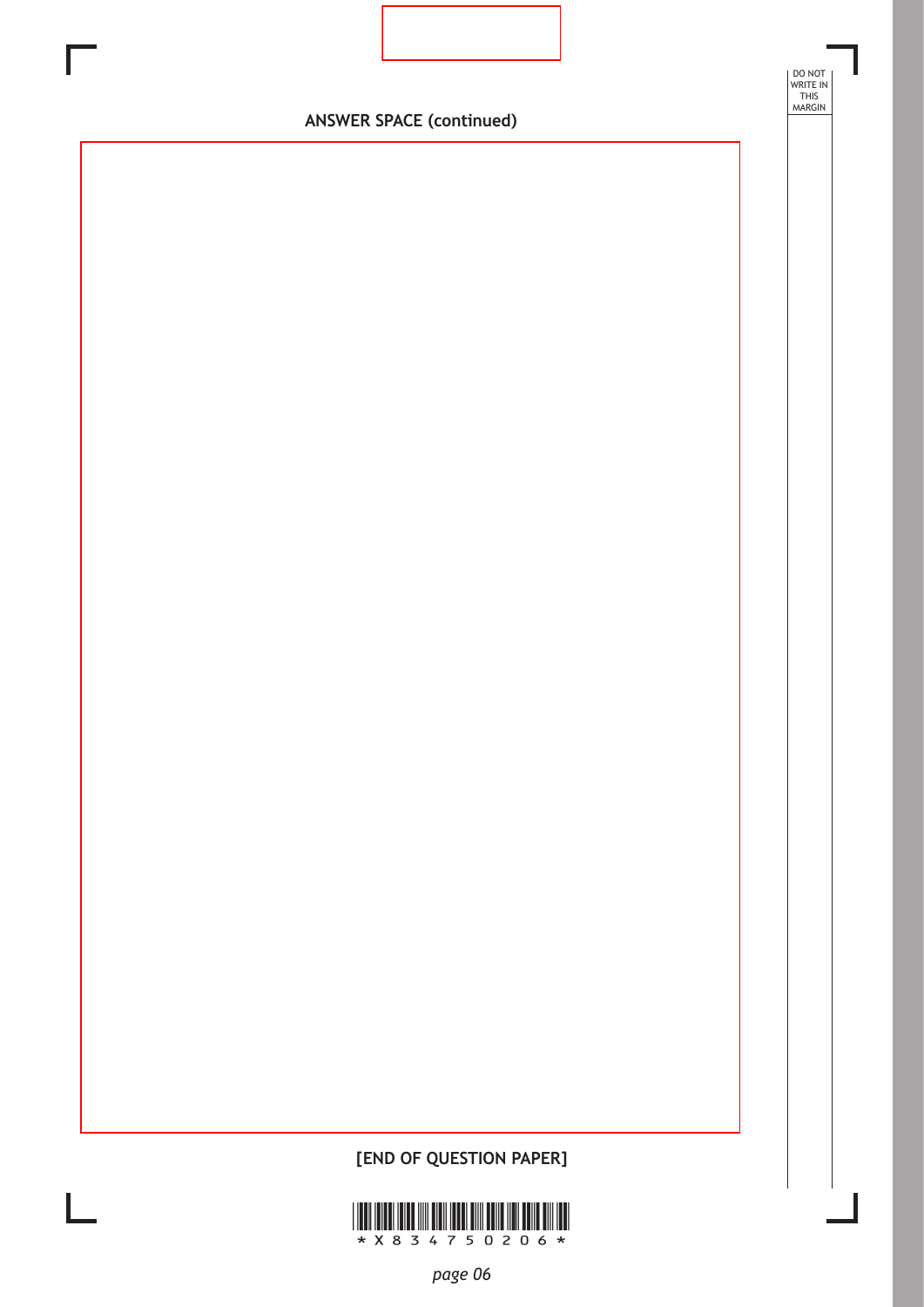



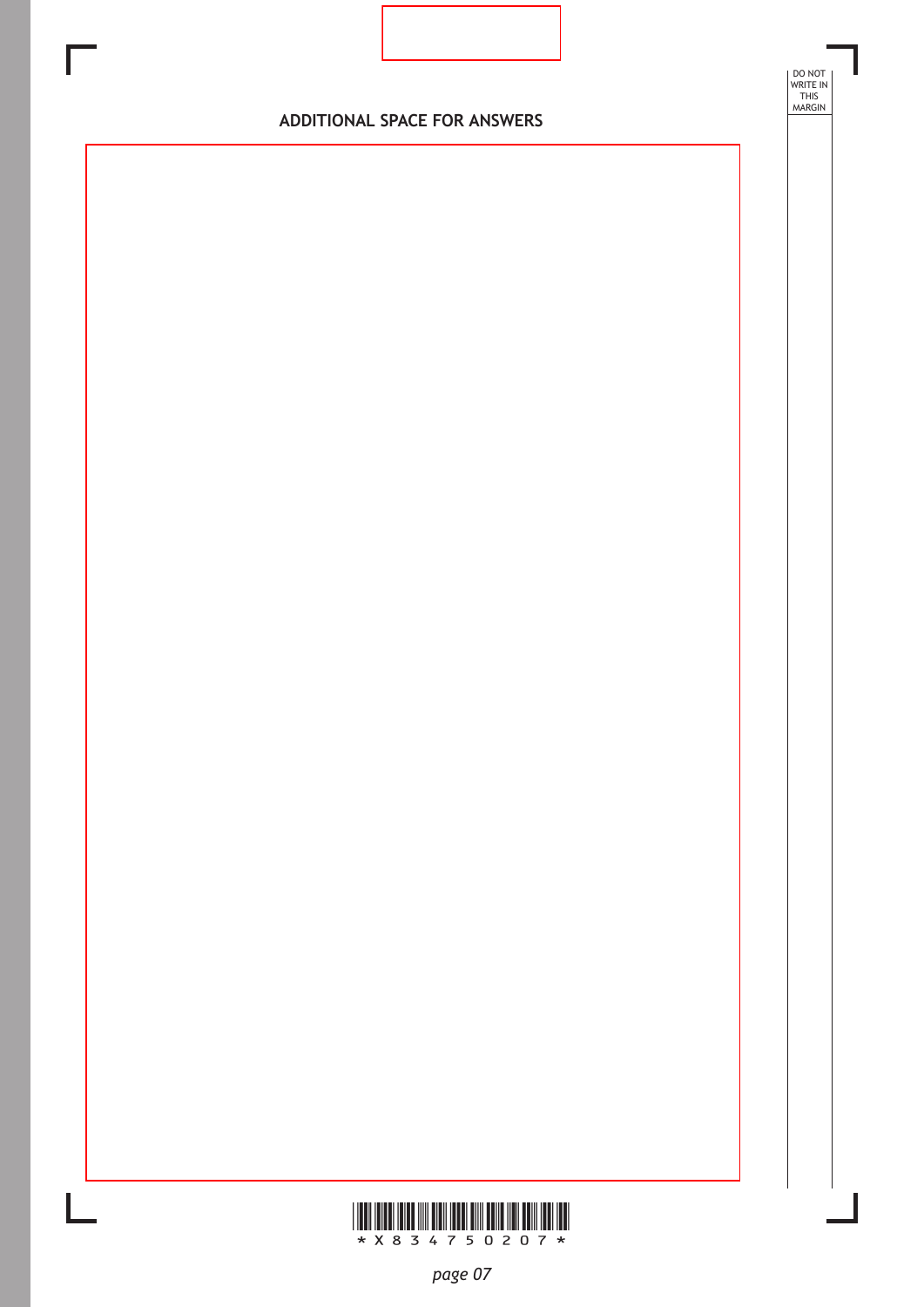

DO NOT WRITE IN THIS MARGIN

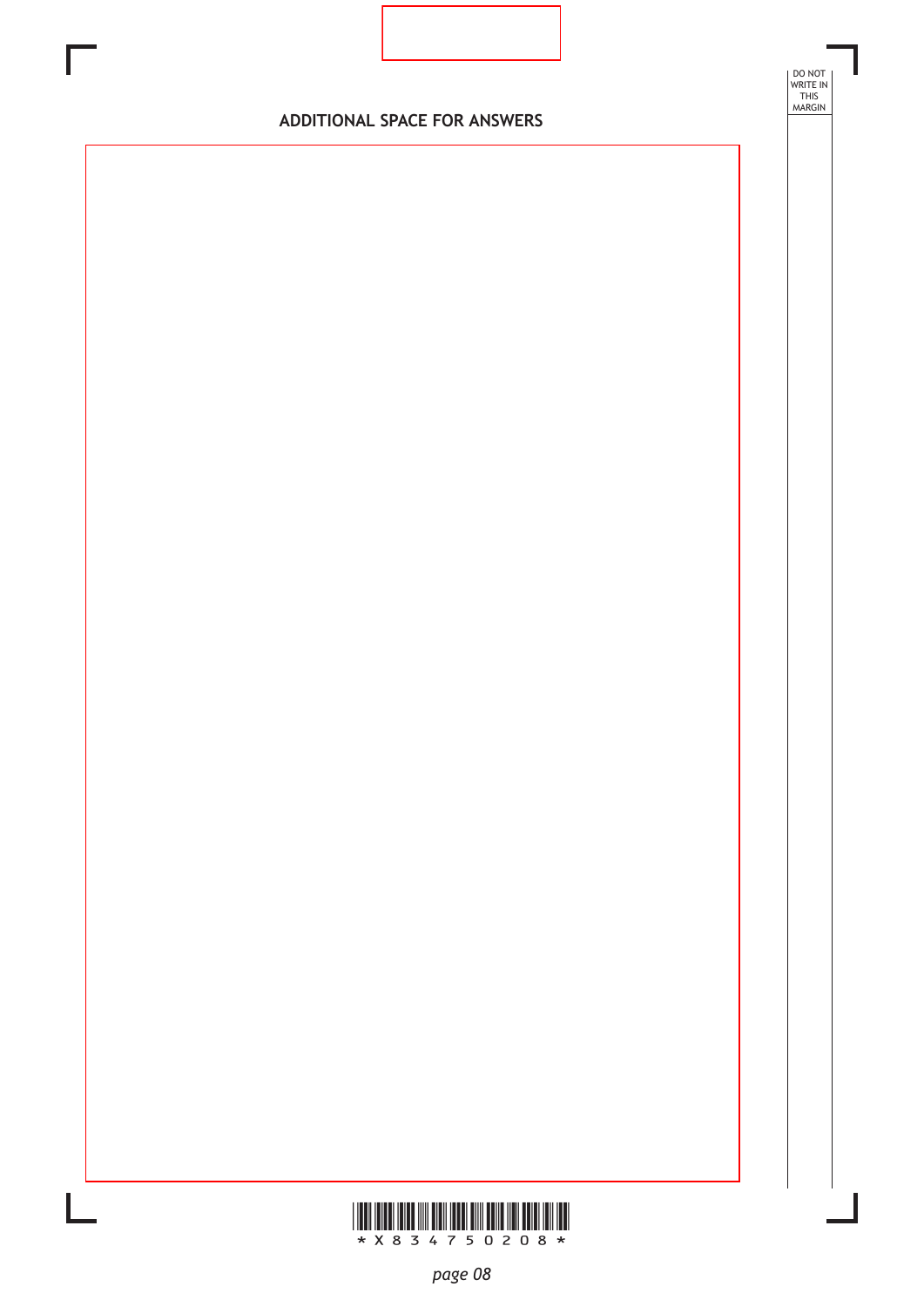|                                                     | FOR OFFICIAL USE                          |         |                           |      |         |                     |
|-----------------------------------------------------|-------------------------------------------|---------|---------------------------|------|---------|---------------------|
|                                                     | <b>National</b><br>Qualifications<br>2018 |         |                           |      | Mark    |                     |
| X834/75/03                                          |                                           |         |                           |      |         | German<br>Listening |
| MONDAY, 4 JUNE<br>$2:50$ PM $-3:20$ PM (approx)     |                                           |         |                           |      | * X 8 3 | 7                   |
| Fill in these boxes and read what is printed below. |                                           |         |                           |      |         |                     |
| Full name of centre                                 |                                           |         |                           | Town |         |                     |
|                                                     |                                           |         |                           |      |         |                     |
| Forename(s)                                         |                                           | Surname |                           |      |         | Number of seat      |
|                                                     |                                           |         |                           |      |         |                     |
| Date of birth                                       |                                           |         |                           |      |         |                     |
| Month<br>Day                                        | Year                                      |         | Scottish candidate number |      |         |                     |

**Total marks — 20**

Attempt ALL questions.

You will hear two items in German. **Before you hear each item, you will have one minute to study the questions.** You will hear each item three times, with an interval of one minute between playings. You will then have time to answer the questions before hearing the next item.

You may NOT use a German dictionary.

Write your answers clearly, in **English**, in the spaces provided in this booklet. Additional space for answers is provided at the end of this booklet. If you use this space you must clearly identify the question number you are attempting.

Use **blue** or **black** ink.

You are not allowed to leave the examination room until the end of the test.

Before leaving the examination room you must give this booklet to the Invigilator; if you do not, you may lose all the marks for this paper.



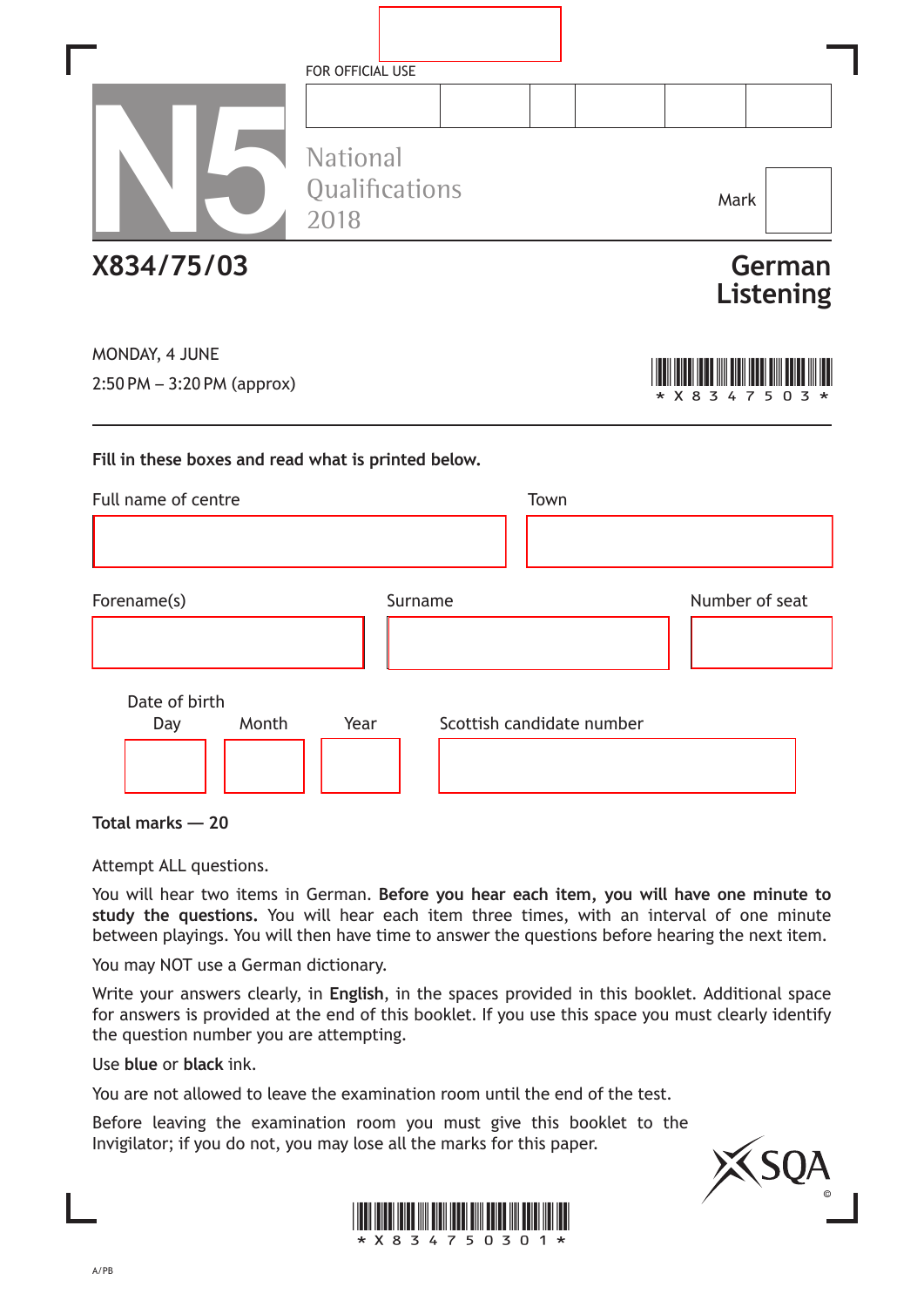

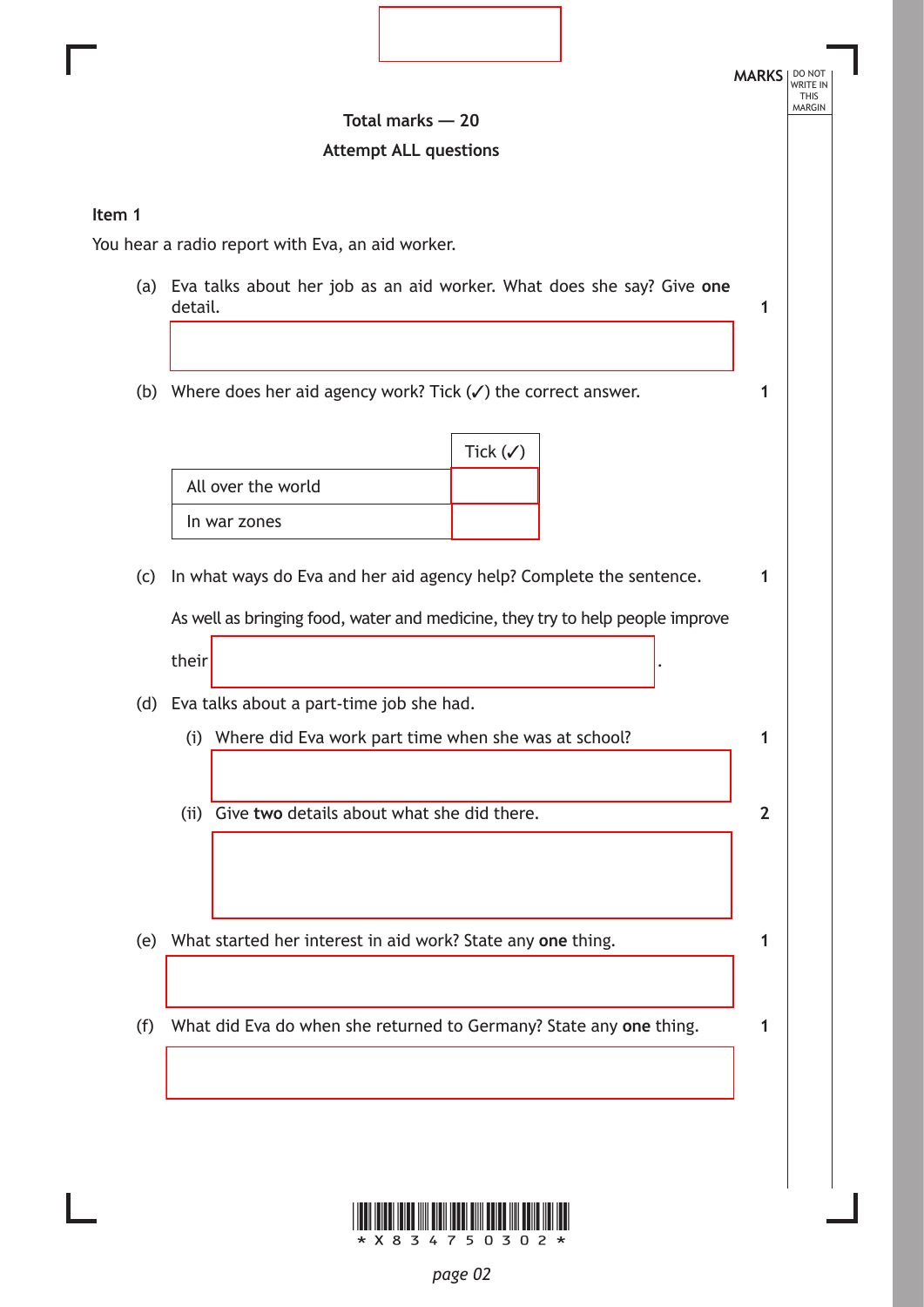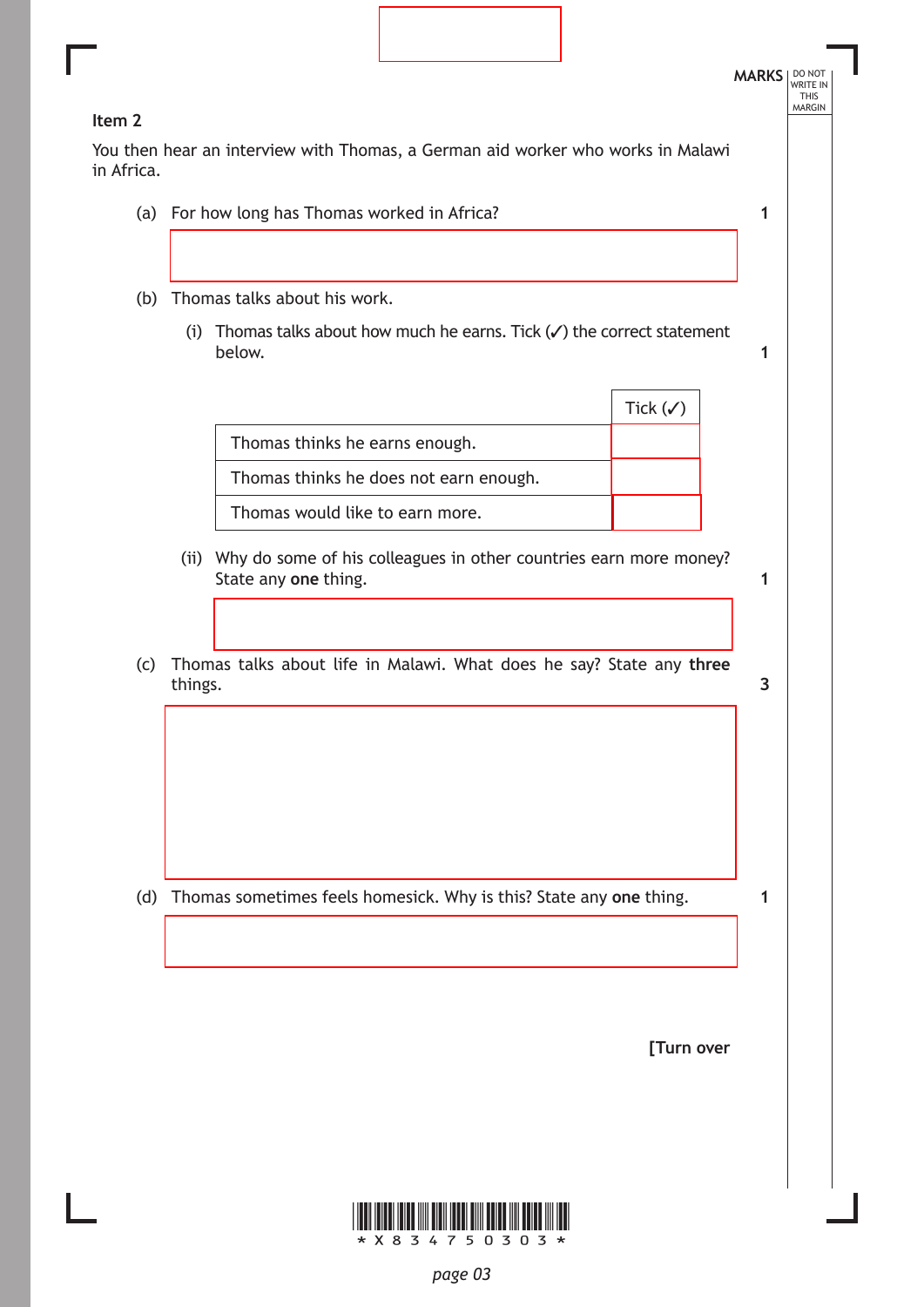| Item 2 questions (continued)<br>(e) What is a typical day like for an aid worker in Malawi? Tick $(\checkmark)$ the two<br>correct statements.<br>Tick $(\checkmark)$<br>You have to get up before sunrise.<br>You have to work long hours.<br>He works 15 days a month.<br>It is so hot that you can hardly sleep at night.<br>Why would Thomas like to work in another country? State two things.<br>(f)<br>Why would he like to return to Germany in a few years?<br>(g)<br>1 | $\overline{2}$<br>$\overline{2}$<br>[END OF QUESTION PAPER] |  | <b>MARKS</b>   DO NOT |
|----------------------------------------------------------------------------------------------------------------------------------------------------------------------------------------------------------------------------------------------------------------------------------------------------------------------------------------------------------------------------------------------------------------------------------------------------------------------------------|-------------------------------------------------------------|--|-----------------------|
|                                                                                                                                                                                                                                                                                                                                                                                                                                                                                  |                                                             |  |                       |
|                                                                                                                                                                                                                                                                                                                                                                                                                                                                                  |                                                             |  |                       |
|                                                                                                                                                                                                                                                                                                                                                                                                                                                                                  |                                                             |  |                       |
|                                                                                                                                                                                                                                                                                                                                                                                                                                                                                  |                                                             |  |                       |
|                                                                                                                                                                                                                                                                                                                                                                                                                                                                                  |                                                             |  |                       |
|                                                                                                                                                                                                                                                                                                                                                                                                                                                                                  |                                                             |  |                       |
|                                                                                                                                                                                                                                                                                                                                                                                                                                                                                  |                                                             |  |                       |
|                                                                                                                                                                                                                                                                                                                                                                                                                                                                                  |                                                             |  |                       |
|                                                                                                                                                                                                                                                                                                                                                                                                                                                                                  |                                                             |  |                       |
|                                                                                                                                                                                                                                                                                                                                                                                                                                                                                  |                                                             |  |                       |
|                                                                                                                                                                                                                                                                                                                                                                                                                                                                                  |                                                             |  |                       |
|                                                                                                                                                                                                                                                                                                                                                                                                                                                                                  |                                                             |  |                       |
|                                                                                                                                                                                                                                                                                                                                                                                                                                                                                  |                                                             |  |                       |



L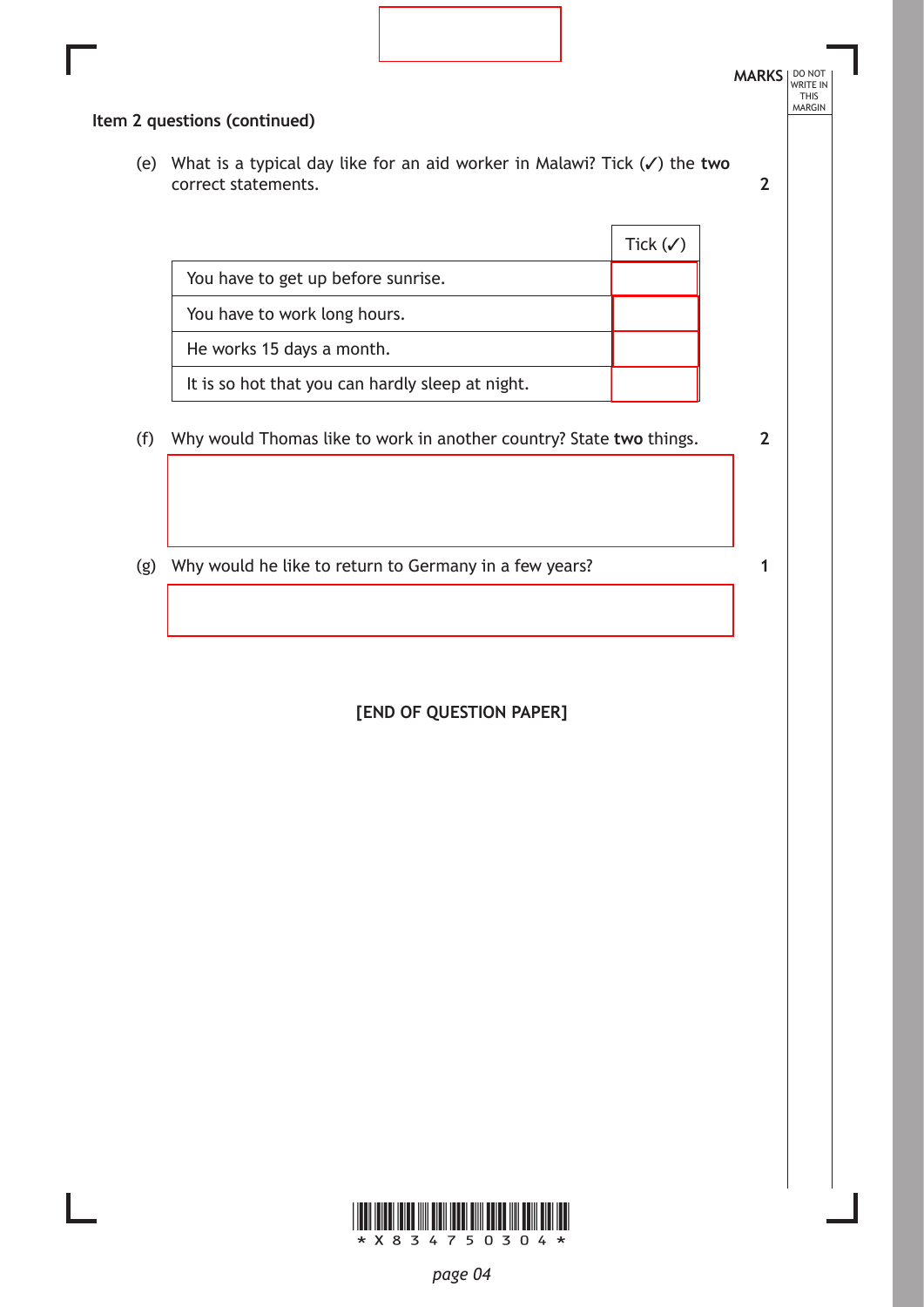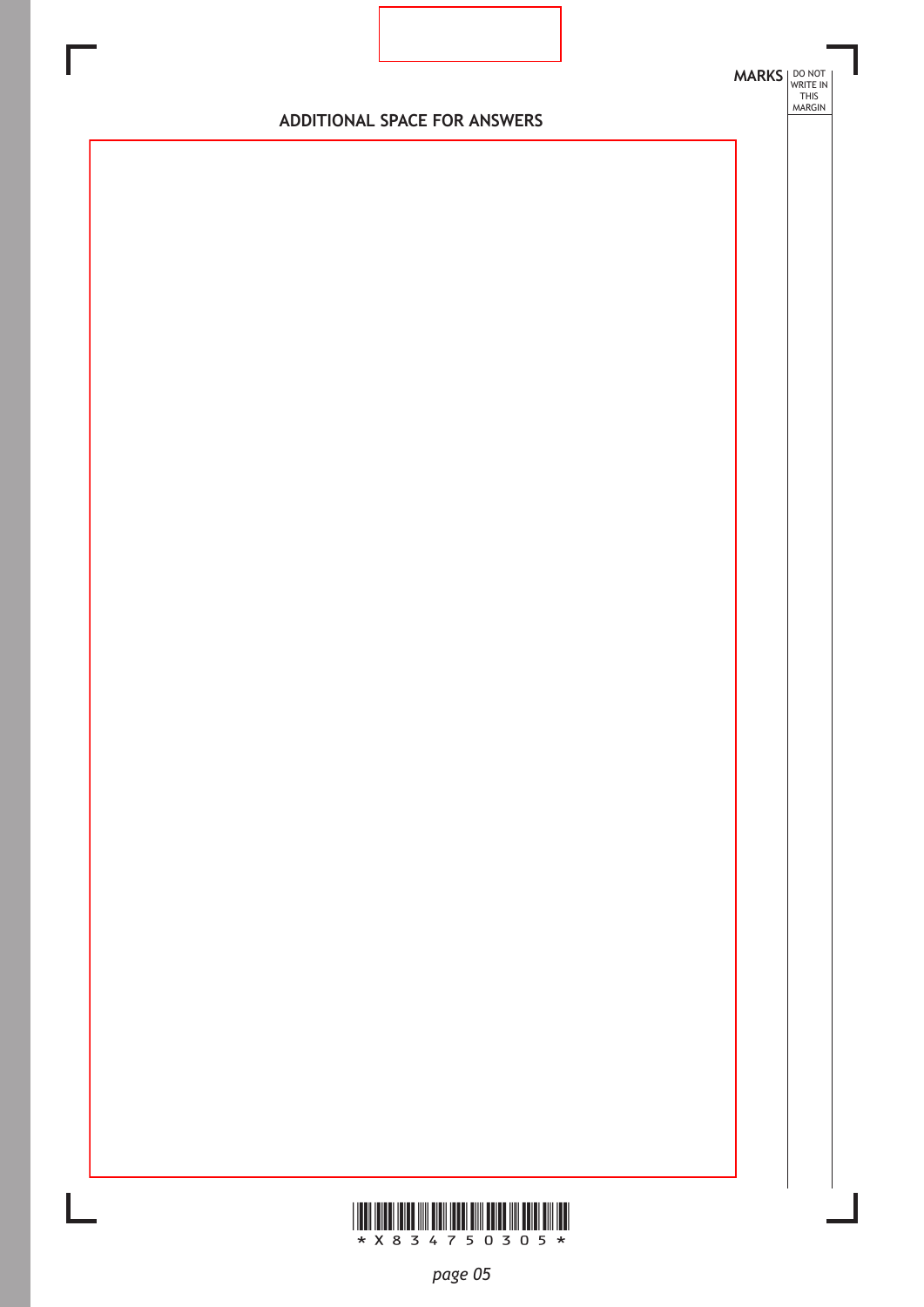

**WWW.WWW.WWW.WWW.WWW.WWW.WWW.WW**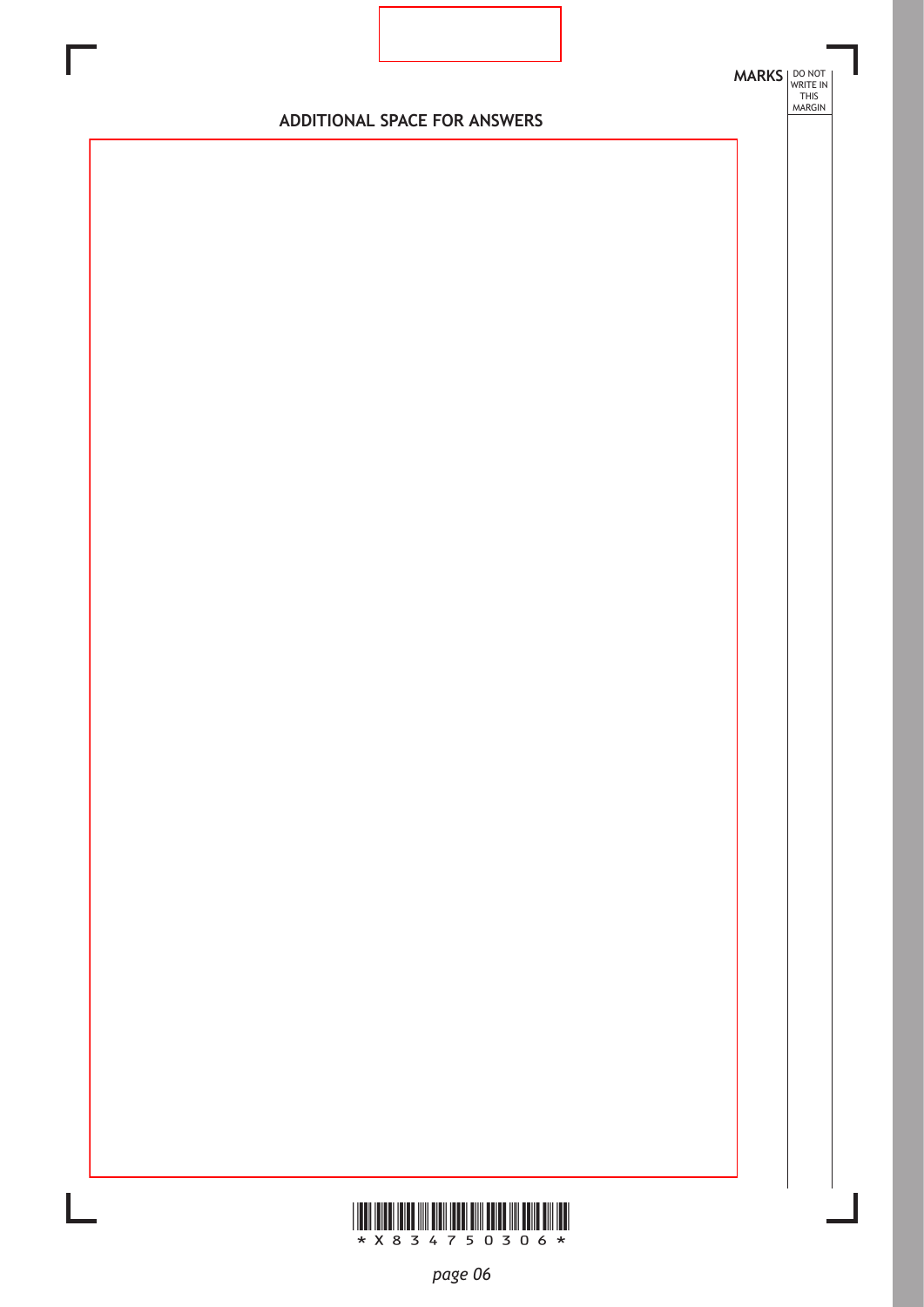**[BLANK PAGE]**

**DO NOT WRITE ON THIS PAGE**